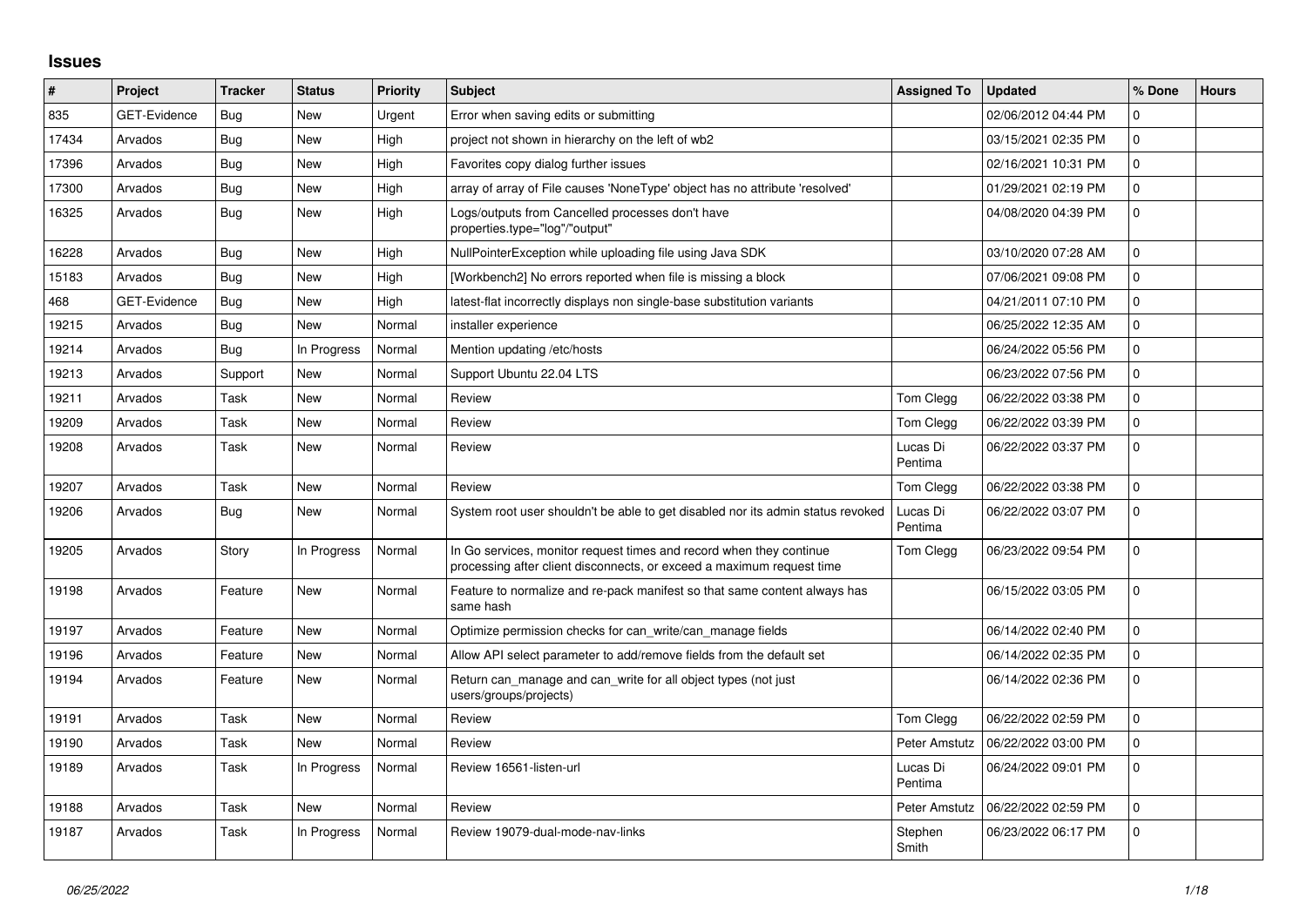| $\#$  | Project                | <b>Tracker</b> | <b>Status</b> | <b>Priority</b> | <b>Subject</b>                                                                                                           | <b>Assigned To</b>  | <b>Updated</b>      | % Done         | <b>Hours</b> |
|-------|------------------------|----------------|---------------|-----------------|--------------------------------------------------------------------------------------------------------------------------|---------------------|---------------------|----------------|--------------|
| 19184 | Arvados                | Task           | In Progress   | Normal          | Review 19166-gateway-tunnel                                                                                              | Peter Amstutz       | 06/24/2022 08:27 PM | 0              |              |
| 19181 | Arvados                | Story          | <b>New</b>    | Normal          | Workbench 2 uses replace files API                                                                                       |                     | 06/22/2022 02:52 PM | $\overline{0}$ |              |
| 19180 | Arvados                | <b>Bug</b>     | <b>New</b>    | Normal          | Document how to create projects                                                                                          | Peter Amstutz       | 06/22/2022 02:59 PM | $\overline{0}$ |              |
| 19174 | Arvados                | Task           | <b>New</b>    | Normal          | Review tests branch                                                                                                      | Lucas Di<br>Pentima | 06/22/2022 03:09 PM | 0              |              |
| 19173 | Arvados                | Task           | <b>New</b>    | Normal          | Review rake task branch                                                                                                  | Lucas Di<br>Pentima | 06/22/2022 03:16 PM | $\overline{0}$ |              |
| 19171 | <b>Arvados Epics</b>   | Story          | <b>New</b>    | Normal          | Playground onboarding                                                                                                    |                     | 06/01/2022 02:36 PM | $\mathbf 0$    |              |
| 19170 | <b>Arvados Epics</b>   | Story          | <b>New</b>    | Normal          | <b>CWL-Seek</b>                                                                                                          |                     | 05/31/2022 05:57 PM | 0              |              |
| 19166 | Arvados                | Feature        | In Progress   | Normal          | Container shell support for SLURM and LSF dispatchers                                                                    | Tom Clegg           | 06/24/2022 08:27 PM | 0              |              |
| 19163 | Arvados                | Task           | New           | Normal          | Write rake task                                                                                                          | Peter Amstutz       | 06/22/2022 03:16 PM | $\overline{0}$ |              |
| 19162 | Arvados                | Task           | <b>New</b>    | Normal          | Add tests                                                                                                                | Peter Amstutz       | 06/22/2022 03:09 PM | 0              |              |
| 19160 | Arvados                | Task           | <b>New</b>    | Normal          | Review                                                                                                                   | Peter Amstutz       | 06/22/2022 02:00 PM | 0              |              |
| 19154 | Arvados<br>Workbench 2 | Story          | <b>New</b>    | Normal          | Sharing dialog improvements followup                                                                                     | Lucas Di<br>Pentima | 06/22/2022 02:59 PM | $\overline{0}$ |              |
| 19150 | Arvados                | Feature        | <b>New</b>    | Normal          | `arvados-server install -type=test -test-suite-user=X` should add user X to<br>docker and fuse groups                    |                     | 05/20/2022 05:53 PM | $\Omega$       |              |
| 19142 | Arvados                | Task           | <b>New</b>    | Normal          | Workbench 2: Avoid loading "mounts" section in the "Project" or "All process"<br>view                                    | Lucas Di<br>Pentima | 06/22/2022 03:26 PM | $\mathbf 0$    |              |
| 19140 | Arvados                | Feature        | <b>New</b>    | Normal          | Document a process by which you would set up a service account                                                           |                     | 06/07/2022 06:27 PM | $\Omega$       |              |
| 19139 | Arvados                | <b>Bug</b>     | <b>New</b>    | Normal          | Regular users should not be able to create user records; creating a user does<br>not make admin the "owner" of that user | Lucas Di<br>Pentima | 06/22/2022 03:38 PM | $\Omega$       |              |
| 19132 | <b>Arvados Epics</b>   | Story          | <b>New</b>    | Normal          | Versioning registered workflows                                                                                          |                     | 06/15/2022 02:51 PM | 0              |              |
| 19131 | Arvados<br>Workbench 2 | Feature        | <b>New</b>    | Normal          | Sharing URLs/Links: Allow the user to attach a personal note                                                             |                     | 05/24/2022 06:39 PM | $\Omega$       |              |
| 19121 | Arvados                | Task           | <b>New</b>    | Normal          | Review                                                                                                                   | Peter Amstutz       | 06/22/2022 03:25 PM | $\Omega$       |              |
| 19117 | Arvados                | Task           | <b>New</b>    | Normal          | Review                                                                                                                   | Stephen<br>Smith    | 06/22/2022 02:53 PM | 0              |              |
| 19091 | Arvados                | Feature        | <b>New</b>    | Normal          | Managed property to assert valid unix username                                                                           |                     | 05/02/2022 04:48 PM | $\overline{0}$ |              |
| 19089 | <b>Arvados Epics</b>   | Task           | <b>New</b>    | Normal          | Cross-federation filter groups                                                                                           |                     | 05/02/2022 04:49 PM | 0              |              |
| 19088 | Arvados                | Feature        | In Progress   | Normal          | Expose properties as S3 tags in keep-web                                                                                 | Tom Clegg           | 06/24/2022 02:15 PM | $\overline{0}$ |              |
| 19086 | Arvados                | Feature        | <b>New</b>    | Normal          | Can provide input JSON/YAML when launching a Workflow as an alternative to<br>the input form                             | Peter Amstutz       | 06/22/2022 02:53 PM | 0              |              |
| 19082 | Arvados                | Feature        | <b>New</b>    | Normal          | Scale default keep cache request with cores or RAM request                                                               |                     | 05/04/2022 03:19 PM | 0              |              |
| 19080 | Arvados                | Feature        | <b>New</b>    | Normal          | Offer to un-trash items, instead of "not found" dialog                                                                   |                     | 06/22/2022 02:55 PM | 0              |              |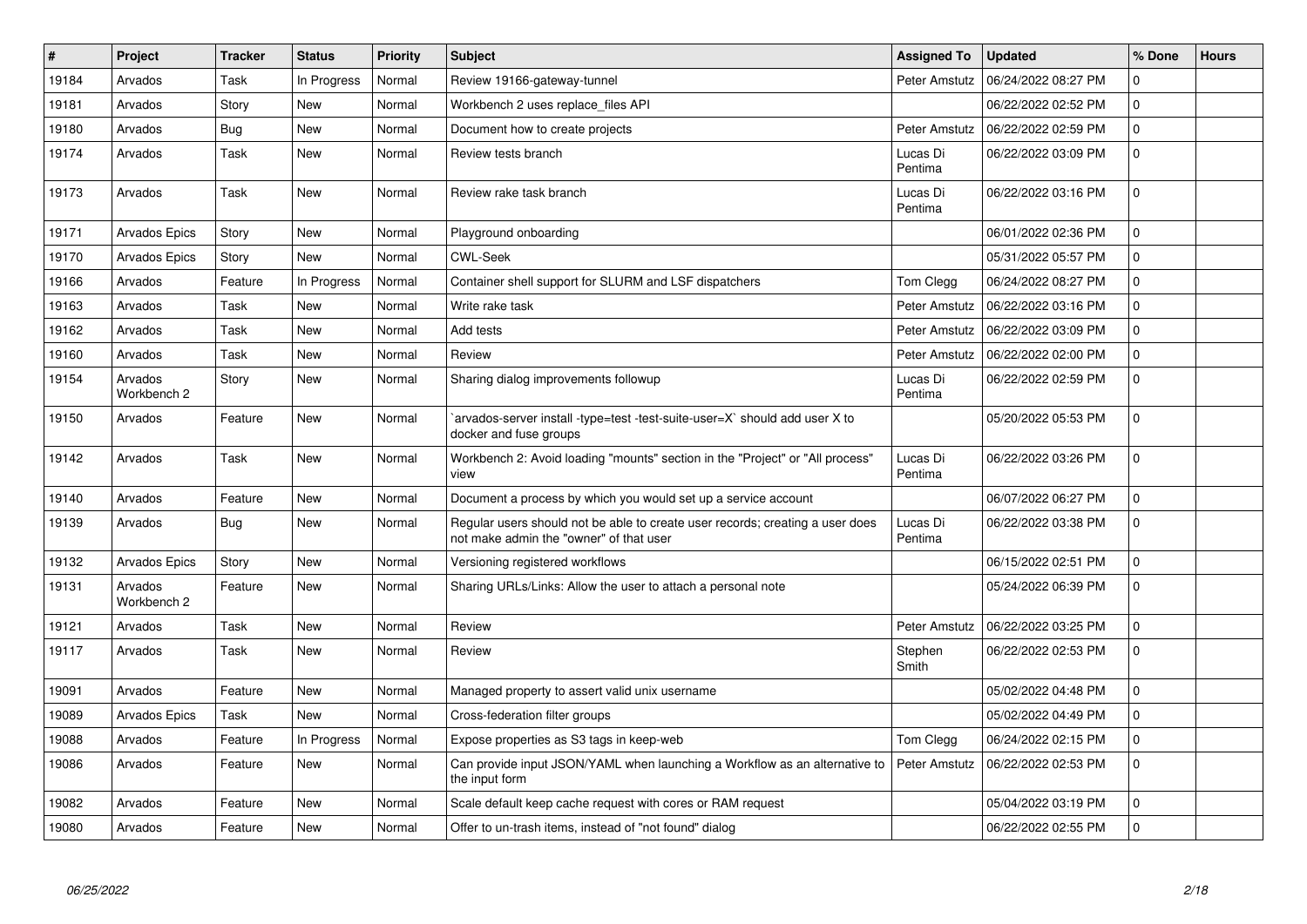| $\#$  | <b>Project</b> | <b>Tracker</b> | <b>Status</b> | <b>Priority</b> | <b>Subject</b>                                                                                         | <b>Assigned To</b>  | <b>Updated</b>      | % Done      | <b>Hours</b> |
|-------|----------------|----------------|---------------|-----------------|--------------------------------------------------------------------------------------------------------|---------------------|---------------------|-------------|--------------|
| 19079 | Arvados        | Feature        | In Progress   | Normal          | Need to be able to open links from advance search in new tab                                           | Stephen<br>Smith    | 06/23/2022 08:12 PM | 0           |              |
| 19068 | Arvados        | Task           | <b>New</b>    | Normal          | Review                                                                                                 | Lucas Di<br>Pentima | 06/22/2022 03:37 PM | $\mathbf 0$ |              |
| 19066 | Arvados        | Task           | <b>New</b>    | Normal          | Review                                                                                                 | Lucas Di<br>Pentima | 06/22/2022 03:00 PM | $\mathbf 0$ |              |
| 19065 | Arvados        | Task           | <b>New</b>    | Normal          | Review                                                                                                 | Peter Amstutz       | 06/22/2022 03:09 PM | $\mathbf 0$ |              |
| 19064 | Arvados        | Task           | New           | Normal          | Review                                                                                                 | Stephen<br>Smith    | 06/22/2022 03:00 PM | $\mathbf 0$ |              |
| 19063 | Arvados        | Task           | In Progress   | Normal          | Review 19052-fix-for-wrong-owner-on-search-list                                                        | Daniel Kutyła       | 06/22/2022 03:05 PM | 0           |              |
| 19058 | Arvados        | Support        | New           | Normal          | Add code scanning to jenkins pipeline                                                                  |                     | 04/27/2022 03:08 PM | $\mathbf 0$ |              |
| 19057 | Arvados        | Bug            | New           | Normal          | [controller] should not allow adding the same user to a VM more than one time                          |                     | 06/22/2022 02:53 PM | 0           |              |
| 19056 | Arvados        | Feature        | <b>New</b>    | Normal          | Environment variable / command line convention that specifies where to get<br>HOST/TOKEN settings.conf |                     | 05/04/2022 03:18 PM | 0           |              |
| 19053 | Arvados        | Bug            | New           | Normal          | Update 'Technology' page to link to relevant parts of doc.arvados.org instead of Peter Amstutz<br>wiki |                     | 06/22/2022 03:00 PM | $\mathbf 0$ |              |
| 19051 | Arvados        | <b>Bug</b>     | <b>New</b>    | Normal          | Handle quotes in search strings correctly                                                              | Daniel Kutyła       | 06/22/2022 03:00 PM | 0           |              |
| 19048 | Arvados        | Bug            | <b>New</b>    | Normal          | Copying a folder in collection file browser results in empty folder                                    |                     | 06/22/2022 02:54 PM | 0           |              |
| 19047 | Arvados        | Feature        | New           | Normal          | Pythonic interface to launch workflows                                                                 |                     | 04/20/2022 07:41 PM | $\mathbf 0$ |              |
| 19044 | Arvados        | Task           | In Progress   | Normal          | 27. Add the release to zenodo.org                                                                      |                     | 06/22/2022 03:00 PM | 0           |              |
| 19038 | Arvados        | Task           | In Progress   | Normal          | 21. Publish arvados/arvbox-demo image                                                                  |                     | 06/22/2022 03:00 PM | 0           |              |
| 19005 | Arvados        | Task           | New           | Normal          | Review                                                                                                 | Peter Amstutz       | 06/22/2022 03:09 PM | 0           |              |
| 19002 | Arvados        | Task           | <b>New</b>    | Normal          | Review                                                                                                 | Peter Amstutz       | 06/22/2022 03:17 PM | 0           |              |
| 19000 | Arvados        | Task           | New           | Normal          | Review                                                                                                 | Stephen<br>Smith    | 06/22/2022 01:58 PM | $\mathbf 0$ |              |
| 18999 | Arvados        | <b>Task</b>    | <b>New</b>    | Normal          | Review                                                                                                 | Peter Amstutz       | 06/22/2022 02:00 PM | 0           |              |
| 18998 | Arvados        | Story          | New           | Normal          | keepstore ability to check token validity for uploads                                                  |                     | 06/07/2022 08:59 PM | $\mathbf 0$ |              |
| 18997 | Arvados        | Story          | New           | Normal          | ability to migrate arvbox to arvados-server boot dev mode                                              |                     | 06/07/2022 09:00 PM | 0           |              |
| 18996 | Arvados        | Bug            | <b>New</b>    | Normal          | Container request's expires_at field                                                                   |                     | 06/22/2022 02:55 PM | 0           |              |
| 18990 | Arvados        | Bug            | New           | Normal          | should reflect the value of TLS/Insecure in the "Get API Token" dialog                                 | Daniel Kutyła       | 06/22/2022 03:00 PM | 0           |              |
| 18988 | Arvados        | Feature        | New           | Normal          | [CWL] support singularity/docker hint to make debugging workflows easier                               |                     | 04/11/2022 06:29 PM | 0           |              |
| 18979 | Arvados        | <b>Bug</b>     | In Progress   | Normal          | Missing VM login, user names not rendered                                                              | Stephen<br>Smith    | 06/22/2022 03:09 PM | 0           |              |
| 18977 | Arvados        | <b>Bug</b>     | New           | Normal          | Mishandled Azure error?                                                                                |                     | 04/12/2022 07:55 PM | $\mathbf 0$ |              |
| 18975 | Arvados        | Feature        | New           | Normal          | log viewer improvements                                                                                | Lucas Di<br>Pentima | 06/22/2022 02:59 PM | 0           |              |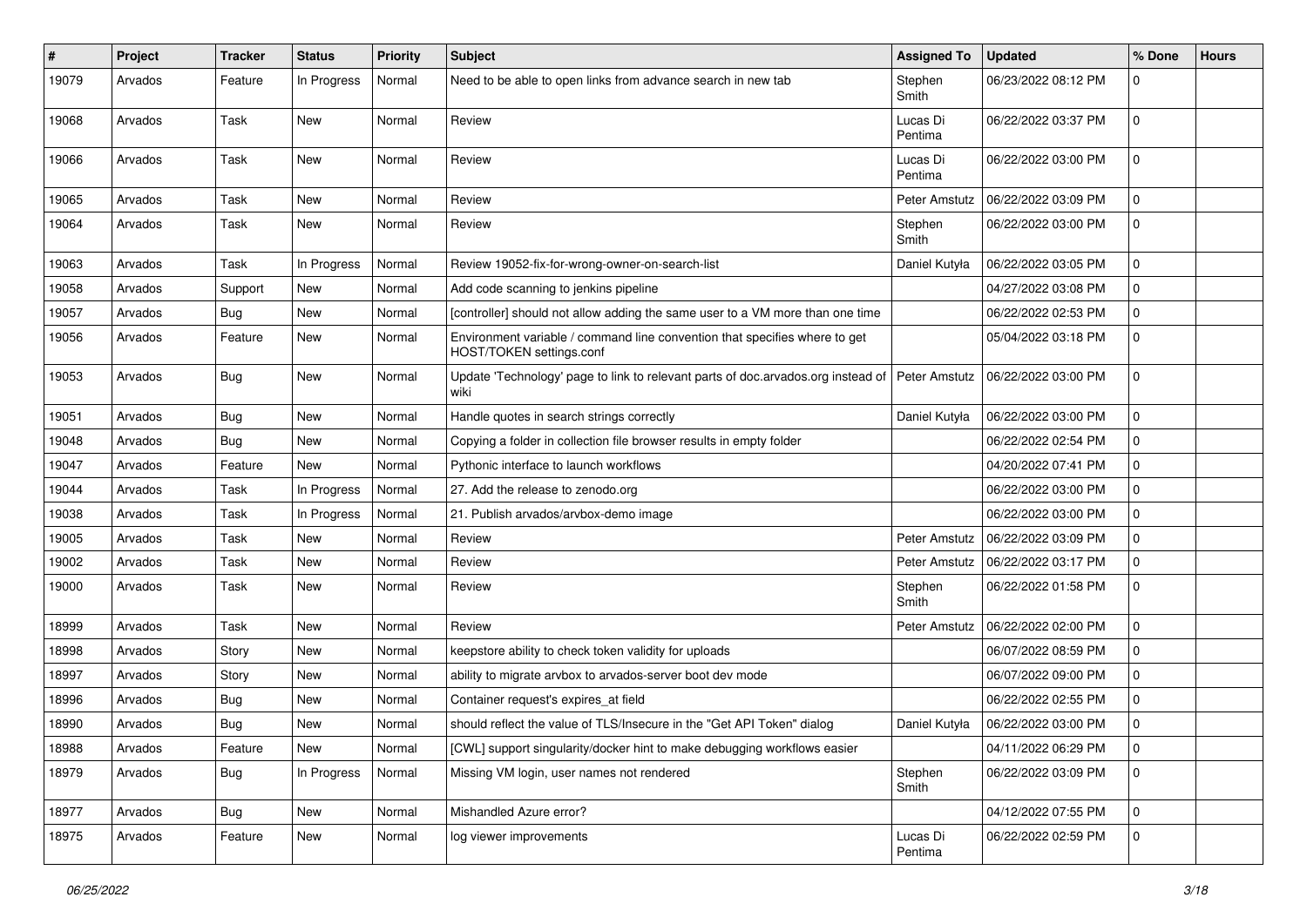| #     | Project              | <b>Tracker</b> | <b>Status</b> | <b>Priority</b> | <b>Subject</b>                                                                                                              | <b>Assigned To</b>  | <b>Updated</b>      | % Done      | <b>Hours</b> |
|-------|----------------------|----------------|---------------|-----------------|-----------------------------------------------------------------------------------------------------------------------------|---------------------|---------------------|-------------|--------------|
| 18973 | Arvados              | Story          | <b>New</b>    | Normal          | Test combinations of federation scenarios                                                                                   |                     | 06/22/2022 02:54 PM | $\mathbf 0$ |              |
| 18970 | Arvados              | Feature        | <b>New</b>    | Normal          | Add support for publicly shared collections (anonymous user)                                                                |                     | 04/04/2022 03:17 PM | 0           |              |
| 18969 | Arvados              | Bug            | New           | Normal          | Controller should monitor its own memory usage and pause requests handling<br>when memory usage is high                     |                     | 04/05/2022 02:53 PM | $\mathbf 0$ |              |
| 18968 | Arvados              | Story          | <b>New</b>    | Normal          | Should be able to pick directories within collections                                                                       | Stephen<br>Smith    | 06/22/2022 02:59 PM | $\mathbf 0$ |              |
| 18967 | Arvados              | Story          | New           | Normal          | drop legacy columns and tables                                                                                              |                     | 04/01/2022 07:03 PM | $\mathbf 0$ |              |
| 18965 | Arvados              | <b>Bug</b>     | Feedback      | Normal          | does not preserve the desired destination url through the login process                                                     | Daniel Kutyła       | 06/22/2022 03:09 PM | $\mathbf 0$ |              |
| 18964 | Arvados              | Bug            | <b>New</b>    | Normal          | Write better prefetch tests                                                                                                 |                     | 06/22/2022 02:56 PM | 0           |              |
| 18961 | Arvados              | Feature        | <b>New</b>    | Normal          | Go FileSystem / FUSE mount supports block caching & prefetch                                                                |                     | 05/04/2022 03:18 PM | 0           |              |
| 18960 | Arvados              | Feature        | New           | Normal          | crunch-run can use Go FUSE driver for read-only mounts                                                                      |                     | 05/04/2022 03:17 PM | $\mathbf 0$ |              |
| 18951 | Arvados              | Task           | New           | Normal          | Review                                                                                                                      |                     | 06/22/2022 02:55 PM | $\mathbf 0$ |              |
| 18946 | Arvados              | Feature        | <b>New</b>    | Normal          | Render fields of user profile from config                                                                                   |                     | 03/30/2022 02:29 PM | $\mathbf 0$ |              |
| 18944 | Arvados              | Feature        | New           | Normal          | [controller] should log the user uuid used for the request                                                                  |                     | 06/22/2022 03:32 PM | $\mathbf 0$ |              |
| 18942 | Arvados              | Story          | New           | Normal          | Remove perl SDK, tests, dependencies                                                                                        |                     | 03/29/2022 02:14 PM | $\mathbf 0$ |              |
| 18936 | Arvados              | Bug            | New           | Normal          | [api] [controller] remove reader_token support                                                                              |                     | 06/22/2022 02:56 PM | $\mathbf 0$ |              |
| 18897 | Arvados              | Feature        | New           | Normal          | [go services] should log the uuid of the token used for each request (and if<br>available, the uuid of the associated user) |                     | 06/22/2022 03:32 PM | $\mathbf 0$ |              |
| 18882 | Arvados              | Task           | <b>New</b>    | Normal          | Review                                                                                                                      | Daniel Kutyła       | 06/22/2022 02:59 PM | $\mathbf 0$ |              |
| 18879 | Arvados              | Task           | New           | Normal          | Review                                                                                                                      | Lucas Di<br>Pentima | 06/22/2022 02:56 PM | $\mathbf 0$ |              |
| 18877 | Arvados              | Task           | In Progress   | Normal          | Review 18692-frozen-projects-workbench-support                                                                              | Daniel Kutyła       | 06/22/2022 03:17 PM | $\mathbf 0$ |              |
| 18874 | Arvados              | Support        | <b>New</b>    | Normal          | Merge workbench2 history into main Arvados repo                                                                             |                     | 06/22/2022 02:54 PM | $\mathbf 0$ |              |
| 18871 | Arvados              | Feature        | New           | Normal          | WebDAV uses replace_files API                                                                                               |                     | 03/16/2022 02:13 PM | $\mathbf 0$ |              |
| 18864 | Arvados              | Bug            | New           | Normal          | "Responsible person" link is wrong                                                                                          |                     | 03/14/2022 03:49 PM | $\Omega$    |              |
| 18863 | Arvados              | Feature        | <b>New</b>    | Normal          | [controller] add background job to clean up old container log records                                                       |                     | 06/22/2022 02:55 PM | $\mathbf 0$ |              |
| 18862 | Arvados              | <b>Bug</b>     | New           | Normal          | [api] remove replay_job_log rake task                                                                                       |                     | 03/14/2022 03:43 PM | $\mathbf 0$ |              |
| 18861 | Arvados              | Story          | New           | Normal          | Retire wb1                                                                                                                  |                     | 03/14/2022 02:48 PM | $\mathbf 0$ |              |
| 18860 | Arvados              | Story          | New           | Normal          | Display number of container attempts and make it easy to access past logs                                                   |                     | 03/23/2022 06:53 PM | 0           |              |
| 18858 | Arvados              | Feature        | In Progress   | Normal          | sync-users-tool for synchronizing users                                                                                     | Lucas Di<br>Pentima | 06/23/2022 02:37 PM | 0           |              |
| 18853 | Arvados              | Story          | New           | Normal          | Get input collection uuid or metadata                                                                                       |                     | 03/10/2022 03:13 PM | $\mathbf 0$ |              |
| 18847 | <b>Arvados Epics</b> | Story          | New           | Normal          | Structured type checking for properties                                                                                     |                     | 03/09/2022 05:50 PM | 0           |              |
| 18846 | Arvados              | Story          | New           | Normal          | Rendering rich descriptions                                                                                                 |                     | 03/09/2022 08:42 PM | $\mathbf 0$ |              |
| 18842 | Arvados              | Feature        | New           | Normal          | Local disk keep cache for Python SDK/arv-mount                                                                              |                     | 03/08/2022 04:29 PM | $\mathbf 0$ |              |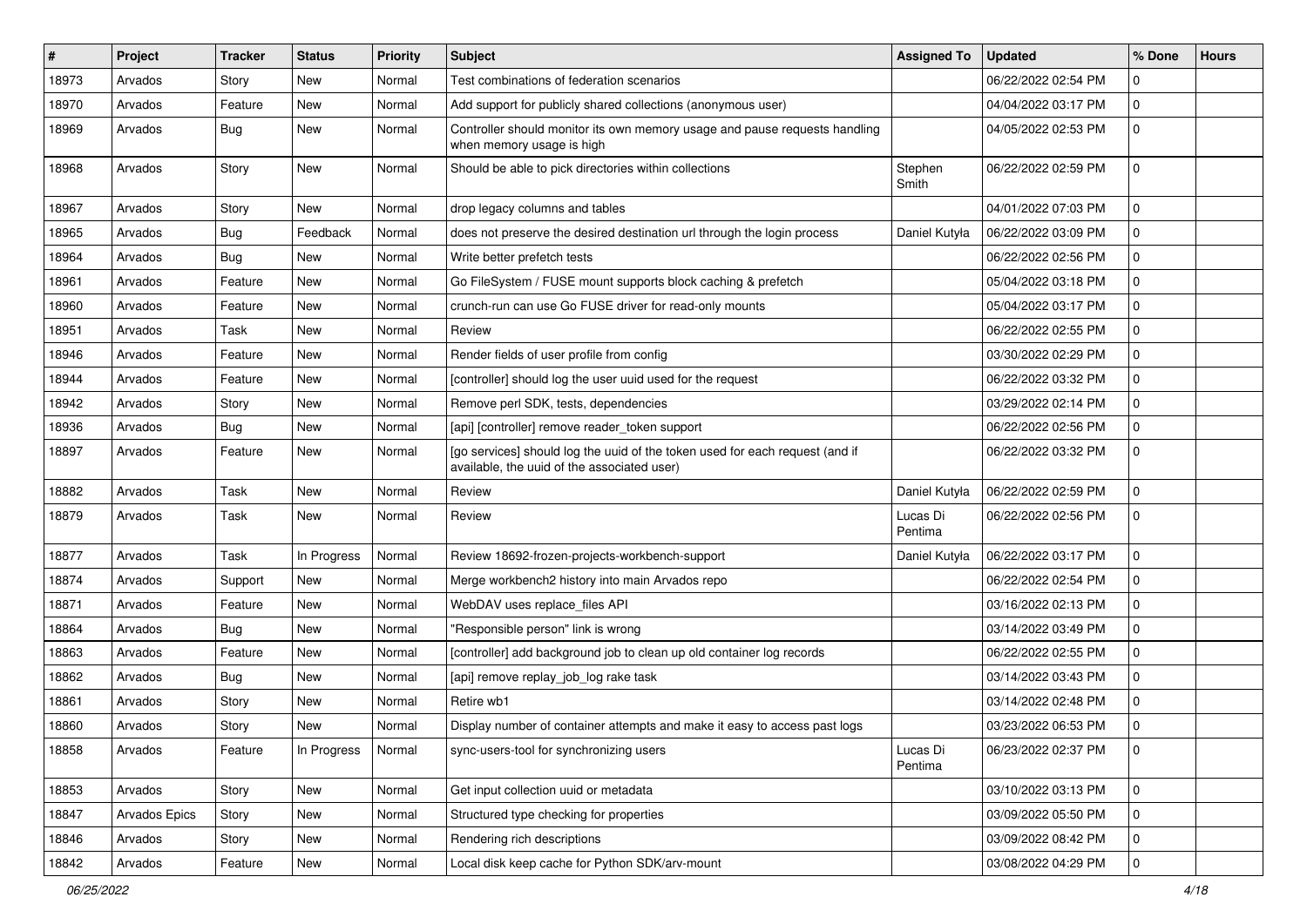| $\#$  | Project                | <b>Tracker</b> | <b>Status</b> | <b>Priority</b> | <b>Subject</b>                                                                                   | <b>Assigned To</b>  | <b>Updated</b>      | % Done         | <b>Hours</b> |
|-------|------------------------|----------------|---------------|-----------------|--------------------------------------------------------------------------------------------------|---------------------|---------------------|----------------|--------------|
| 18841 | Arvados                | Feature        | <b>New</b>    | Normal          | Feature to inject additional info into wb2 details panel                                         |                     | 03/08/2022 09:59 PM | 0              |              |
| 18840 | Arvados                | Feature        | <b>New</b>    | Normal          | Algorithm to repack small files into larger blocks                                               |                     | 03/08/2022 03:15 PM | 0              |              |
| 18817 | Arvados                | Task           | <b>New</b>    | Normal          | review                                                                                           | Peter Amstutz       | 06/22/2022 03:07 PM | $\Omega$       |              |
| 18815 | Arvados                | Task           | <b>New</b>    | Normal          | Review                                                                                           | Peter Amstutz       | 04/05/2022 02:53 PM | 0              |              |
| 18810 | Arvados                | Feature        | <b>New</b>    | Normal          | PySDK API Client wrapper methods that automatically translate properties<br>using a vocabulary   |                     | 03/01/2022 08:58 PM | 0              |              |
| 18800 | Arvados Epics          | Story          | <b>New</b>    | Normal          | Update Python SDK documentation                                                                  |                     | 06/06/2022 06:12 PM | $\Omega$       |              |
| 18799 | Arvados                | Story          | <b>New</b>    | Normal          | Strategy to tie the Python SDK to the API docs                                                   |                     | 02/23/2022 08:05 PM | $\overline{0}$ |              |
| 18798 | Arvados                | Story          | <b>New</b>    | Normal          | Turn code cookbook into liquid template & include files separately                               |                     | 02/23/2022 07:46 PM | 0              |              |
| 18797 | Arvados                | Story          | In Progress   | Normal          | Flesh out python sdk documentation in docstrings & ensure good presentation<br>in pydoc          |                     | 02/23/2022 08:04 PM | $\mathbf 0$    |              |
| 18790 | Arvados                | Feature        | <b>New</b>    | Normal          | Access live container logs through arvados-client and crunch-run container<br>gateway            |                     | 02/18/2022 03:28 PM | $\Omega$       |              |
| 18788 | Arvados                | Feature        | <b>New</b>    | Normal          | User merge & migration support on LoginCluster federations                                       |                     | 05/04/2022 03:18 PM | 0              |              |
| 18775 | Arvados                | Feature        | <b>New</b>    | Normal          | Search in picker dialogue for selecting Projects/Files/Directories                               |                     | 06/22/2022 03:37 PM | 0              |              |
| 18765 | Arvados                | Bug            | <b>New</b>    | Normal          | engine configuration too big $>$ 1048448 with singularity                                        |                     | 06/07/2022 01:56 PM | $\mathbf 0$    |              |
| 18762 | Arvados                | Bug            | <b>New</b>    | Normal          | rails background tasks scaling issues                                                            |                     | 06/22/2022 02:56 PM | 0              |              |
| 18726 | Arvados                | Feature        | <b>New</b>    | Normal          | a-c-r uses arv-put internally to upload dependencies                                             |                     | 02/10/2022 04:53 PM | 0              |              |
| 18724 | Arvados                | <b>Bug</b>     | <b>New</b>    | Normal          | Collection file_names should contain full paths for substring matching                           |                     | 03/01/2022 09:11 PM | 0              |              |
| 18709 | Arvados                | Task           | <b>New</b>    | Normal          | Review                                                                                           | Peter Amstutz       | 06/22/2022 02:55 PM | 0              |              |
| 18706 | Arvados                | Task           | In Progress   | Normal          | Review<br>18594-Collection-Advanced-Menu-is-trying-to-fetch-User-record-with-collection-<br>UUID | Daniel Kutyła       | 02/03/2022 03:40 PM | 0              |              |
| 18697 | Arvados<br>Workbench 2 | Bug            | <b>New</b>    | Normal          | Cypress tests for federated scenarios                                                            | Lucas Di<br>Pentima | 06/22/2022 02:55 PM | $\mathbf 0$    |              |
| 18693 | Arvados                | Story          | New           | Normal          | Deduplicate permission links                                                                     |                     | 06/22/2022 02:53 PM | $\mathbf 0$    |              |
| 18692 | Arvados                | Feature        | In Progress   | Normal          | Frozen projects workbench support                                                                | Daniel Kutyła       | 06/22/2022 03:17 PM | $\overline{0}$ |              |
| 18689 | Arvados                | Feature        | <b>New</b>    | Normal          | support secret environment                                                                       |                     | 04/06/2022 03:55 PM | 0              |              |
| 18685 | <b>Arvados Epics</b>   | Story          | <b>New</b>    | Normal          | Synchronize configuration on multi-node cluster                                                  |                     | 05/18/2022 02:35 PM | $\overline{0}$ |              |
| 18684 | Arvados Epics          | Story          | <b>New</b>    | Normal          | New user mode for Workbench (for use on Playground)                                              |                     | 02/18/2022 10:01 PM | 0              |              |
| 18677 | Arvados                | Feature        | <b>New</b>    | Normal          | Container runtime metrics API                                                                    |                     | 01/25/2022 06:56 PM | $\overline{0}$ |              |
| 18672 | Arvados                | Feature        | New           | Normal          | [go sdk] describe + implement desired Go SDK                                                     |                     | 01/24/2022 09:34 PM | 0              |              |
| 18671 | Arvados                | <b>Bug</b>     | <b>New</b>    | Normal          | [go sdk] update documentation                                                                    |                     | 01/24/2022 09:33 PM | 0              |              |
| 18669 | Arvados                | Task           | <b>New</b>    | Normal          | review 18668-add-project-support-to-deduplication-report                                         |                     | 01/24/2022 04:51 PM | 0              |              |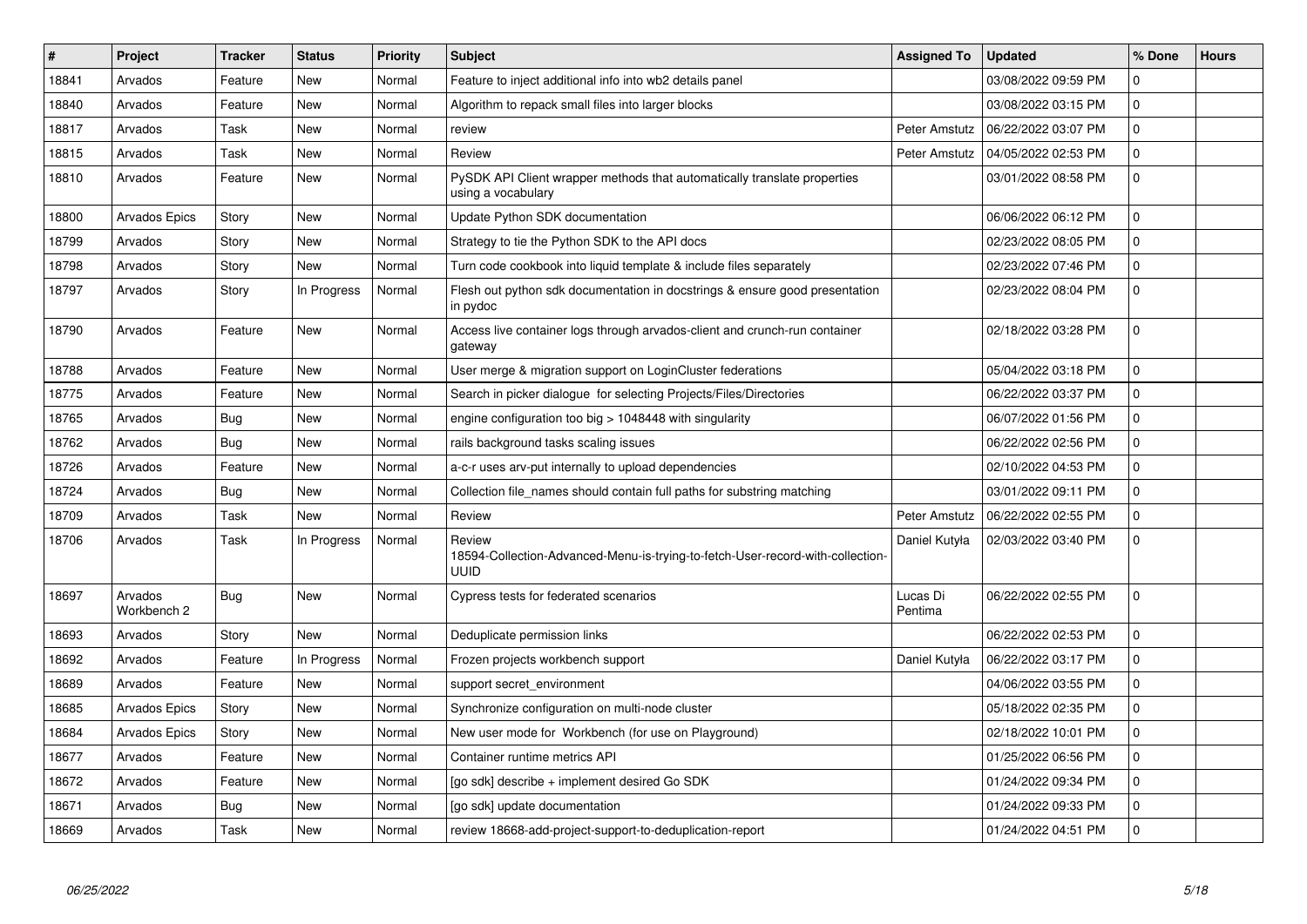| #     | <b>Project</b>         | <b>Tracker</b> | <b>Status</b> | <b>Priority</b> | <b>Subject</b>                                                                                                                                     | <b>Assigned To</b>  | <b>Updated</b>      | % Done       | <b>Hours</b> |
|-------|------------------------|----------------|---------------|-----------------|----------------------------------------------------------------------------------------------------------------------------------------------------|---------------------|---------------------|--------------|--------------|
| 18668 | Arvados                | Feature        | In Progress   | Normal          | [deduplication report] add project support                                                                                                         | Ward<br>Vandewege   | 01/24/2022 04:50 PM | 0            |              |
| 18650 | Arvados                | Task           | New           | Normal          | Design API for helper methods for working with vocabularies                                                                                        | Peter Amstutz       | 01/19/2022 04:52 PM | 0            |              |
| 18623 | Arvados                | Feature        | New           | Normal          | Ensure Etag can be used and honor If-Match header in updates                                                                                       |                     | 01/12/2022 04:50 PM | 0            |              |
| 18621 | Arvados                | Feature        | <b>New</b>    | Normal          | Ability for admin to purge old versions of a collection                                                                                            |                     | 01/10/2022 04:41 PM | 0            |              |
| 18620 | Arvados                | Feature        | New           | Normal          | [LSF] use btop to adjust relative priorities of arvados jobs                                                                                       |                     | 01/10/2022 03:45 PM | 0            |              |
| 18618 | Arvados                | Bug            | <b>New</b>    | Normal          | Reusing workflows/steps is too slow                                                                                                                |                     | 01/07/2022 07:12 PM | 0            |              |
| 18616 | Arvados                | Task           | New           | Normal          | Review                                                                                                                                             | Ward<br>Vandewege   | 01/19/2022 04:23 PM | 0            |              |
| 18615 | Arvados                | Task           | New           | Normal          | Review                                                                                                                                             | Lucas Di<br>Pentima | 06/22/2022 02:56 PM | 0            |              |
| 18613 | Arvados                | Task           | <b>New</b>    | Normal          | Review                                                                                                                                             | Peter Amstutz       | 06/08/2022 03:20 PM | 0            |              |
| 18609 | Arvados                | Task           | New           | Normal          | Review                                                                                                                                             | Ward<br>Vandewege   | 01/18/2022 08:55 PM | 0            |              |
| 18587 | Arvados<br>Workbench 2 | Bug            | New           | Normal          | 'Copy selected into collection" incorrect behavior                                                                                                 | Lucas Di<br>Pentima | 02/02/2022 04:00 PM | 0            |              |
| 18586 | Arvados                | Bug            | <b>New</b>    | Normal          | Remove docs/code for unsupported AsyncPermissionsUpdateInterval                                                                                    |                     | 12/14/2021 04:21 PM | 0            |              |
| 18576 | Arvados                | Feature        | New           | Normal          | arv-put converts properties aliases to vocabulary ids                                                                                              |                     | 04/05/2022 02:53 PM | 0            |              |
| 18573 | Arvados                | Feature        | New           | Normal          | packer compute image builder script should take an explicit arvados package<br>version to install instead of latest in selected package repository |                     | 12/09/2021 05:01 PM | 0            |              |
| 18564 | Arvados                | Feature        | <b>New</b>    | Normal          | [art] run jenkins release build steps with a set of parameters                                                                                     |                     | 06/08/2022 03:20 PM | 0            |              |
| 18563 | Arvados                | <b>Bug</b>     | New           | Normal          | [config] simplify/streamline InternalURLs/ExternalURL situation                                                                                    |                     | 06/07/2022 09:07 PM | 0            |              |
| 18548 | Arvados                | Feature        | New           | Normal          | Ability to share a link to the "Get API Token" dialog in WB"                                                                                       |                     | 12/03/2021 03:22 PM | 0            |              |
| 18516 | Arvados                | Story          | New           | Normal          | run Theia interactively for development on shell and/or compute nodes                                                                              |                     | 12/01/2021 05:47 PM | 0            |              |
| 18515 | Arvados                | Story          | New           | Normal          | run interactive Jupyter on shell and/or compute nodes                                                                                              |                     | 12/01/2021 05:17 PM | 0            |              |
| 18514 | Arvados                | Story          | <b>New</b>    | Normal          | Research framework for interactive tutorials that overlay the app                                                                                  |                     | 12/01/2021 03:49 PM | 0            |              |
| 18512 | Arvados                | Task           | In Progress   | Normal          | Review 18488-nonblocking-advisory-lock                                                                                                             | Tom Clegg           | 12/02/2021 04:59 PM | $\mathbf{0}$ |              |
| 18501 | Arvados                | Bug            | New           | Normal          | Add option in ARV GUI to open link in new tab                                                                                                      |                     | 11/30/2021 03:43 PM | 0            |              |
| 18500 | Arvados                | Bug            | <b>New</b>    | Normal          | Arvados CV for "Study Type" property not active                                                                                                    |                     | 11/30/2021 03:41 PM | 0            |              |
| 18499 | Arvados                | <b>Bug</b>     | New           | Normal          | Advanced Dialog on collections shows the manifest text as null                                                                                     |                     | 11/30/2021 03:38 PM | 0            |              |
| 18498 | Arvados                | Bug            | <b>New</b>    | Normal          | WB2 collection UUID in project URL shows blank page                                                                                                |                     | 11/30/2021 03:37 PM | $\mathbf 0$  |              |
| 18486 | Arvados                | Bug            | New           | Normal          | Docker containers are always removed                                                                                                               |                     | 12/07/2021 03:31 PM | 0            |              |
| 18481 | Arvados                | Bug            | New           | Normal          | Workbench allows setting values with leading and trailing whitespace in<br>property values                                                         |                     | 11/26/2021 08:13 AM | 0            |              |
| 18464 | Arvados                | Feature        | New           | Normal          | Batch update endpoint for permission changes                                                                                                       |                     | 11/22/2021 03:33 PM | $\mathbf 0$  |              |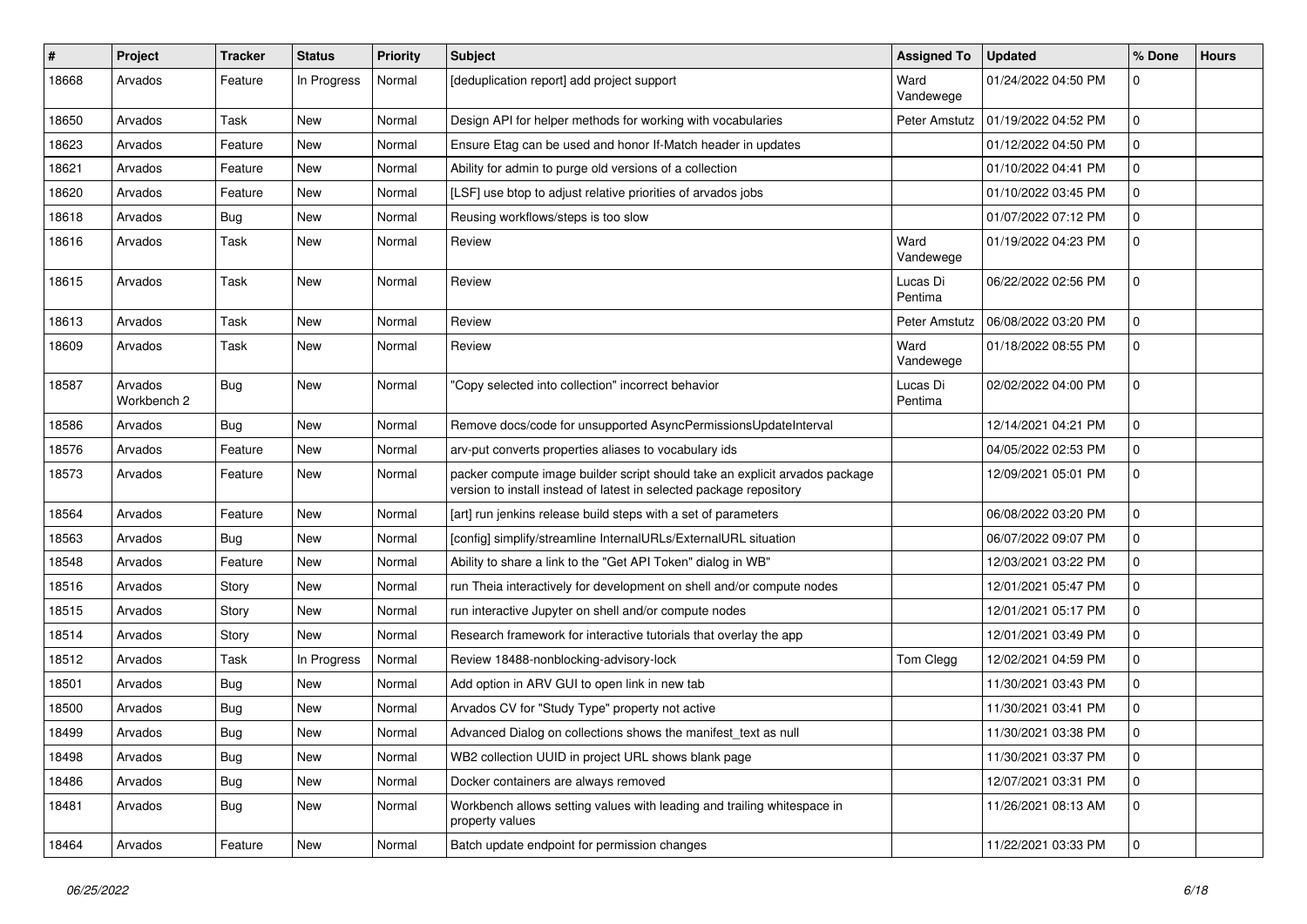| ∦     | Project                | <b>Tracker</b> | <b>Status</b> | <b>Priority</b> | Subject                                                                                                                   | <b>Assigned To</b> | <b>Updated</b>      | % Done      | <b>Hours</b> |
|-------|------------------------|----------------|---------------|-----------------|---------------------------------------------------------------------------------------------------------------------------|--------------------|---------------------|-------------|--------------|
| 18463 | Arvados                | Feature        | New           | Normal          | Sharing dialog shows all permissions including indirect and allows searching for<br>users by name                         |                    | 11/22/2021 03:20 PM | 0           |              |
| 18462 | Arvados                | Story          | New           | Normal          | Requesting object by uuid should return 403 instead of 404                                                                |                    | 11/22/2021 03:20 PM | $\mathbf 0$ |              |
| 18393 | Arvados                | Bug            | New           | Normal          | [workbench2] forces relogin on every new window/tab                                                                       |                    | 11/19/2021 02:43 PM | 0           |              |
| 18390 | Arvados Epics          | Story          | In Progress   | Normal          | Frozen projects                                                                                                           |                    | 06/01/2022 02:21 PM | 0           |              |
| 18385 | Arvados                | Bug            | New           | Normal          | arvados-server config-dump   arvados-server config-check -config=- spurious<br>warnings                                   |                    | 11/16/2021 09:06 PM | 0           |              |
| 18371 | Arvados<br>Workbench 2 | Bug            | New           | Normal          | Handle unreachable API server better on startup                                                                           |                    | 11/15/2021 07:09 PM | 0           |              |
| 18369 | Arvados                | Feature        | New           | Normal          | [doc] describe the block packing algorithm used by our various Keep clients<br>(arv-put, python sdk, keep-web, arv-mount) |                    | 11/15/2021 04:14 PM | 0           |              |
| 18368 | Arvados                | Feature        | <b>New</b>    | Normal          | Notification banner                                                                                                       |                    | 06/21/2022 08:00 PM | 0           |              |
| 18362 | Arvados                | Story          | <b>New</b>    | Normal          | cwltest results for Arvados produces badges which can be linked to from<br>commonwl.org                                   |                    | 11/10/2021 05:41 PM | 0           |              |
| 18350 | <b>Arvados Epics</b>   | Story          | New           | Normal          | Login cluster with only arvados-controller & no fallback to Rails                                                         |                    | 02/18/2022 10:00 PM | 0           |              |
| 18347 | Arvados                | Feature        | <b>New</b>    | Normal          | Cache negative token lookups in federation/OIDC                                                                           |                    | 11/23/2021 09:07 PM | 0           |              |
| 18345 | Arvados                | Bug            | New           | Normal          | Activity script crash                                                                                                     |                    | 11/23/2021 09:13 PM | 0           |              |
| 18342 | Arvados Epics          | Story          | New           | Normal          | Stream Keep data to minimize latency and memory usage                                                                     |                    | 05/09/2022 03:21 PM | 0           |              |
| 18341 | Arvados                | Story          | New           | Normal          | "arvados-server init" can set up a single-node production cluster                                                         |                    | 11/08/2021 02:39 PM | 0           |              |
| 18338 | Arvados                | Story          | New           | Normal          | "arvados-server init" can use a local root CA to sign certificates                                                        |                    | 11/05/2021 03:27 PM | 0           |              |
| 18337 | Arvados Epics          | Story          | <b>New</b>    | Normal          | Easy install via OS package                                                                                               |                    | 02/18/2022 09:56 PM | 0           |              |
| 18335 | Arvados                | Feature        | New           | Normal          | Export health checks as Prometheus metrics                                                                                |                    | 11/04/2021 03:58 PM | 0           |              |
| 18334 | Arvados                | Bug            | New           | Normal          | Accept release info changes in docker recipes                                                                             |                    | 11/04/2021 03:23 PM | 0           |              |
| 18311 | Arvados                | Bug            | New           | Normal          | [cwl] test 221 in the 1.2 conformance suite is failing on singularity                                                     | Peter Amstutz      | 06/22/2022 02:56 PM | 0           |              |
| 18292 | Arvados                | Bug            | New           | Normal          | [cleanup] remove AssignNodeHostname from the configuration. Also from the<br>documentation.                               |                    | 10/22/2021 09:24 PM | 0           |              |
| 18291 | Arvados                | Task           | In Progress   | Normal          | Review 18287-external-url-defaults                                                                                        | Tom Clegg          | 10/22/2021 07:19 PM | 0           |              |
| 18280 | Arvados                | <b>Bug</b>     | New           | Normal          | Advanced Search in ARV PROD GUI non-functional                                                                            |                    | 10/20/2021 04:46 PM | 0           |              |
| 18279 | Arvados                | Bug            | New           | Normal          | Data Collection page on 2.3.0 rc2                                                                                         |                    | 10/20/2021 04:45 PM | 0           |              |
| 18278 | Arvados                | Bug            | <b>New</b>    | Normal          | [k8s] start using an ingress                                                                                              | Ward<br>Vandewege  | 11/09/2021 07:56 PM | 0           |              |
| 18266 | Arvados                | Bug            | New           | Normal          | Turn manual testing plan for WB2 into tickets to write cypress tests                                                      |                    | 06/22/2022 02:54 PM | 0           |              |
| 18262 | Arvados                | <b>Bug</b>     | New           | Normal          | [crunch-run] handle out-of-diskspace on the compute node better                                                           |                    | 10/08/2021 09:42 PM | $\mathbf 0$ |              |
| 18255 | Arvados                | Story          | New           | Normal          | Proof of concept Arvados single-node AMI                                                                                  |                    | 10/06/2021 03:25 PM | 0           |              |
| 18241 | Arvados                | Story          | New           | Normal          | "NanoCPUs can not be set" Docker error                                                                                    |                    | 10/13/2021 03:13 PM | 0           |              |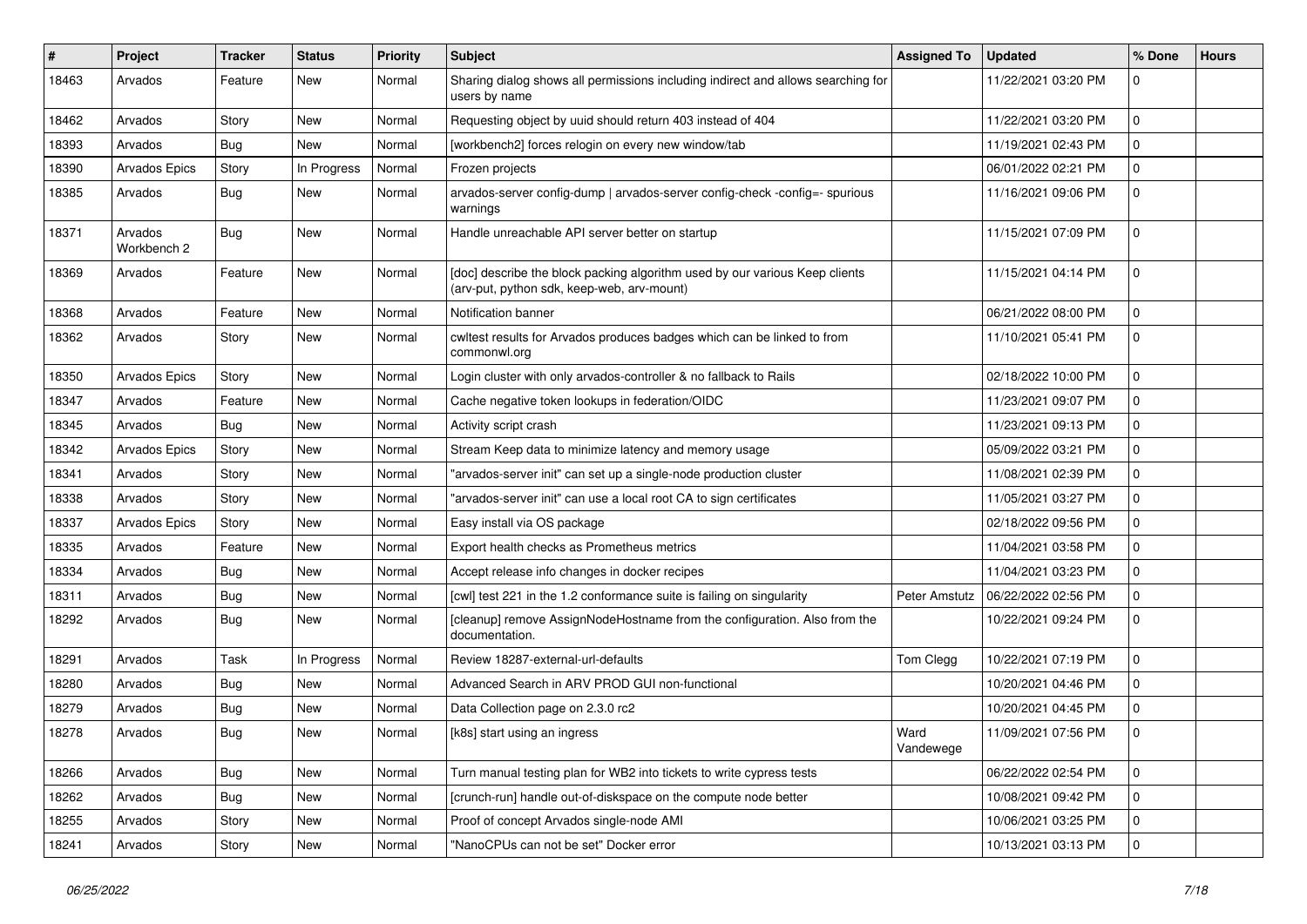| $\pmb{\#}$ | Project                | <b>Tracker</b> | <b>Status</b> | <b>Priority</b> | <b>Subject</b>                                                                           | <b>Assigned To</b> | <b>Updated</b>      | % Done         | <b>Hours</b> |
|------------|------------------------|----------------|---------------|-----------------|------------------------------------------------------------------------------------------|--------------------|---------------------|----------------|--------------|
| 18239      | Arvados                | Story          | New           | Normal          | Add Kubernetes testing to CI                                                             |                    | 11/09/2021 07:56 PM | 0              |              |
| 18235      | Arvados                | Task           | <b>New</b>    | Normal          | Review                                                                                   | Ward<br>Vandewege  | 11/10/2021 04:05 PM | 0              |              |
| 18234      | Arvados                | Task           | New           | Normal          | Review                                                                                   | Ward<br>Vandewege  | 11/10/2021 04:14 PM | $\mathbf 0$    |              |
| 18227      | Arvados                | Task           | New           | Normal          | Review                                                                                   | Peter Amstutz      | 06/08/2022 03:19 PM | 0              |              |
| 18225      | Arvados                | Task           | In Progress   | Normal          | Review 18207-Workbench2-is-not-clearing-the-project-content-when-switching               | Daniel Kutyła      | 01/06/2022 03:51 PM | 0              |              |
| 18221      | Arvados                | Story          | In Progress   | Normal          | Test coverage plan for combinations of slurm/lsf/cloud singularity/docker                |                    | 06/08/2022 03:19 PM | 0              |              |
| 18220      | Arvados                | Bug            | New           | Normal          | Support Docker ENTRYPOINT on Singularity in crunch-run                                   |                    | 09/29/2021 03:25 PM | 0              |              |
| 18218      | Arvados                | Feature        | <b>New</b>    | Normal          | ARV GUI: perform operations on files selected via the filter                             |                    | 09/28/2021 08:30 PM | 0              |              |
| 18217      | Arvados                | Feature        | New           | Normal          | Enable file sorting in Data Collection                                                   |                    | 09/28/2021 07:45 PM | 0              |              |
| 18214      | Arvados                | Bug            | <b>New</b>    | Normal          | global search results link to wb1 not wb2                                                |                    | 09/28/2021 07:30 PM | 0              |              |
| 18213      | Arvados                | Feature        | New           | Normal          | Arvados "display in new tab" shows outdated data                                         |                    | 09/28/2021 07:28 PM | 0              |              |
| 18212      | Arvados                | Bug            | New           | Normal          | Read-only users can't open file in new tab                                               |                    | 09/28/2021 07:27 PM | 0              |              |
| 18211      | Arvados                | Feature        | <b>New</b>    | Normal          | Should the Loading Progress bar always be shown?                                         |                    | 09/28/2021 07:16 PM | 0              |              |
| 18210      | Arvados                | Bug            | New           | Normal          | Create Mountainduck Bookmark files not working                                           |                    | 09/28/2021 07:14 PM | 0              |              |
| 18209      | Arvados                | Feature        | <b>New</b>    | Normal          | Re-run process on arvados throws error                                                   |                    | 09/28/2021 07:12 PM | 0              |              |
| 18208      | Arvados                | Bug            | New           | Normal          | Workbench2 search shows all sites even if just searching in one site                     |                    | 09/28/2021 07:09 PM | 0              |              |
| 18205      | Arvados                | Feature        | New           | Normal          | [api] [cloud] add live compute instance price to container record                        |                    | 06/15/2022 02:45 PM | 0              |              |
| 18204      | Arvados                | <b>Bug</b>     | <b>New</b>    | Normal          | Workbench2 is missing a UI that shows which group a user is member of                    |                    | 09/27/2021 08:47 PM | 0              |              |
| 18202      | Arvados<br>Workbench 2 | Bug            | New           | Normal          | User Attributes Dialog are incorrectly displayed                                         |                    | 09/27/2021 08:36 PM | 0              |              |
| 18201      | Arvados<br>Workbench 2 | Bug            | <b>New</b>    | Normal          | "Shared with me" Tree keeps expanding even if I closed it intentionally                  |                    | 09/27/2021 08:28 PM | 0              |              |
| 18200      | Arvados<br>Workbench 2 | Bug            | New           | Normal          | Different content size of collection & files in wb2 vs wb                                |                    | 09/27/2021 08:17 PM | 0              |              |
| 18199      | Arvados                | Bug            | New           | Normal          | Issue with sharing settings of "open access" new projects                                |                    | 09/27/2021 07:58 PM | 0              |              |
| 18198      | Arvados                | Bug            | <b>New</b>    | Normal          | "copy selected files into collection" function in WB2 extremely slow                     |                    | 09/27/2021 07:45 PM | 0              |              |
| 18197      | Arvados                | Feature        | New           | Normal          | add search option to input selection when running a workflow                             |                    | 09/27/2021 07:41 PM | 0              |              |
| 18196      | Arvados                | Feature        | New           | Normal          | expose saved searches as browsing option on the left side                                |                    | 09/27/2021 07:39 PM | $\overline{0}$ |              |
| 18194      | Arvados                | Feature        | New           | Normal          | "Release" as search option                                                               |                    | 09/27/2021 07:35 PM | 0              |              |
| 18193      | Arvados                | Feature        | New           | Normal          | Multi-select collections and projects to delete them                                     |                    | 09/27/2021 07:14 PM | $\mathbf 0$    |              |
| 18192      | Arvados                | Bug            | New           | Normal          | Advanced search is showing ROX IDs in the search field syntax instead of<br>clear values |                    | 09/27/2021 07:13 PM | $\mathbf{0}$   |              |
| 18191      | Arvados                | <b>Bug</b>     | New           | Normal          | [doc] the compute node image doc does not take releases into account                     |                    | 09/24/2021 09:50 PM | $\mathbf 0$    |              |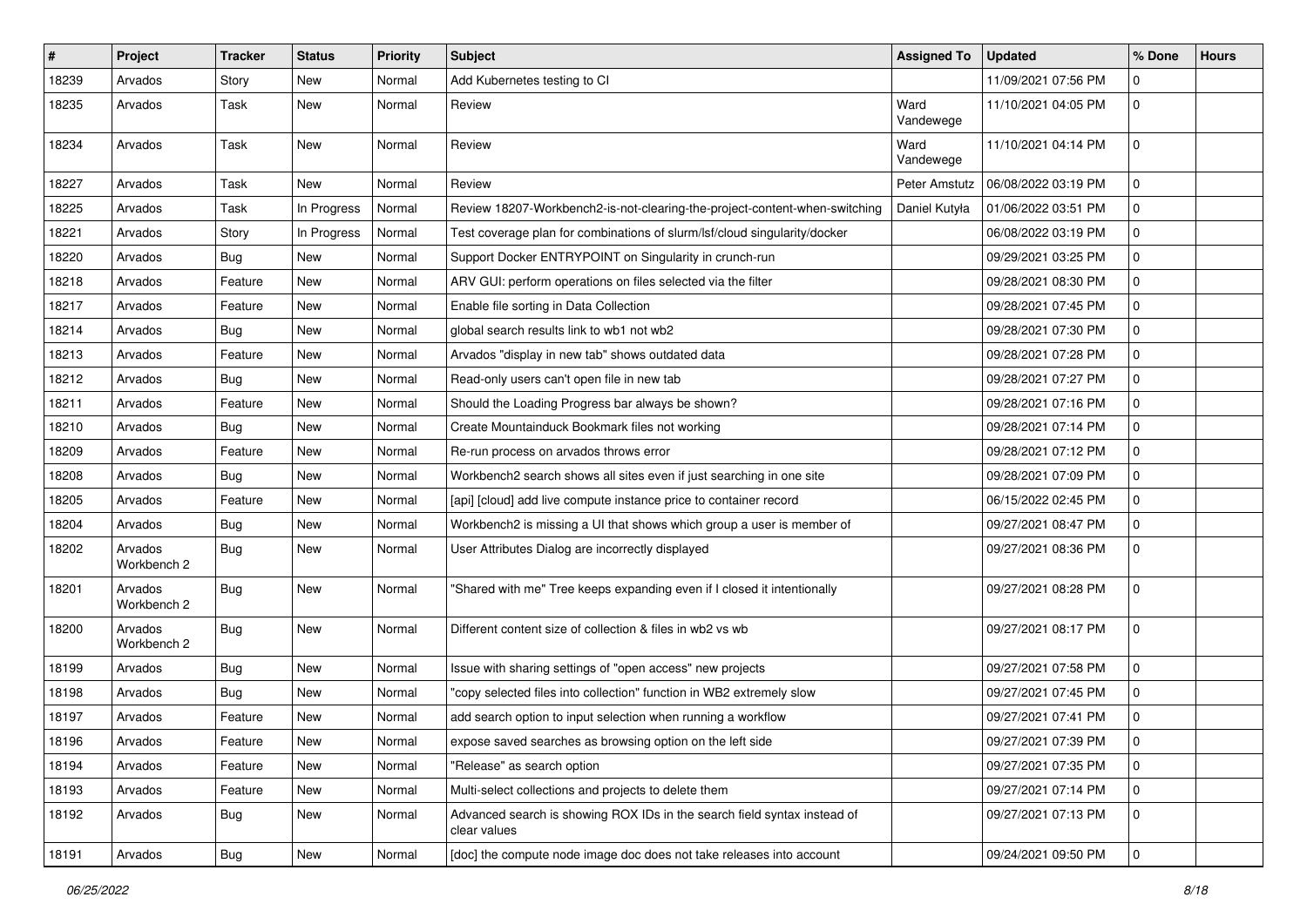| ∦     | Project              | <b>Tracker</b> | <b>Status</b> | <b>Priority</b> | Subject                                                                                                                   | <b>Assigned To</b> | <b>Updated</b>                      | % Done      | <b>Hours</b> |
|-------|----------------------|----------------|---------------|-----------------|---------------------------------------------------------------------------------------------------------------------------|--------------------|-------------------------------------|-------------|--------------|
| 18182 | Arvados              | Feature        | New           | Normal          | Parameter on get_permissions API to return every user and group with<br>permissions                                       |                    | 11/24/2021 04:15 PM                 | 0           |              |
| 18181 | Arvados              | Feature        | New           | Normal          | Ability to specify a % of compute instance price that user is willing to go over<br>from cheapest                         |                    | 09/22/2021 04:06 PM                 | 0           |              |
| 18179 | <b>Arvados Epics</b> | Story          | <b>New</b>    | Normal          | Better spot instance support                                                                                              |                    | 03/23/2022 01:47 PM                 | 0           |              |
| 18174 | Arvados              | Feature        | New           | Normal          | [servers] add logging with automatic rotation to user-specified directory                                                 |                    | 09/21/2021 09:08 PM                 | 0           |              |
| 18170 | Arvados              | <b>Bug</b>     | New           | Normal          | Display of long names can be improved on WB2                                                                              |                    | 09/20/2021 06:19 PM                 | 0           |              |
| 18168 | Arvados              | Bug            | New           | Normal          | Workbench2 Trash is not listing all trashed items                                                                         |                    | 09/20/2021 06:14 PM                 | 0           |              |
| 18167 | Arvados              | Bug            | <b>New</b>    | Normal          | Files in collection are not sorted                                                                                        |                    | 09/20/2021 05:38 PM                 | 0           |              |
| 18166 | Arvados              | Bug            | New           | Normal          | [Release] Auto-sync the arvados gem dependencies on RailsAPI and<br>Workbench1                                            |                    | 11/10/2021 04:14 PM                 | 0           |              |
| 18165 | Arvados              | Feature        | <b>New</b>    | Normal          | Whole-collection search in new collection viewer                                                                          |                    | 09/20/2021 02:43 PM                 | 0           |              |
| 18163 | Arvados              | Feature        | New           | Normal          | [Crunch] add CWL extension to limit the number of concurrently running jobs<br>during a scatter                           |                    | 01/10/2022 03:42 PM                 | 0           |              |
| 18161 | Arvados              | Bug            | New           | Normal          | [a-d-c] the arvados_dispatchcloud_queue_entries prometheus metric should<br>report actual instance types                  |                    | 09/16/2021 04:41 PM                 | $\Omega$    |              |
| 18150 | Arvados              | Story          | <b>New</b>    | Normal          | Document configuration items for customizing text in Workbench                                                            |                    | 09/15/2021 01:31 PM                 | 0           |              |
| 18125 | Arvados              | Feature        | New           | Normal          | [deployment][provision][documentation] explain how to use a custom/existing<br>postgresql RDBMS                           | Javier Bértoli     | 09/13/2021 10:12 PM                 | 0           |              |
| 18124 | Arvados              | Feature        | New           | Normal          | User edit page                                                                                                            |                    | 09/13/2021 10:05 PM                 | 0           |              |
| 18118 | Arvados              | Bug            | New           | Normal          | investigate separate socket timeouts waiting for connection and HTTP<br>response in Python SDK                            |                    | 09/08/2021 03:22 PM                 | 0           |              |
| 18117 | Arvados              | Story          | In Progress   | Normal          | Sample tracker                                                                                                            |                    | 09/08/2021 02:02 PM                 | 0           |              |
| 18114 | Arvados              | Bug            | <b>New</b>    | Normal          | [a-d-c] slow down retries when CreateInstance returns non-quota/non-throttle<br>errors                                    |                    | 09/07/2021 06:11 PM                 | 0           |              |
| 18101 | Arvados              | Bug            | New           | Normal          | [a-d-c] [AWS] add option to spin up (spot) instances in more/all availability<br>zones in the region                      |                    | 09/03/2021 08:16 PM                 | 0           |              |
| 18075 | Arvados              | Bug            | <b>New</b>    | Normal          | arvados-dispatch-cloud should respect Containers.MaxComputeVMs                                                            |                    | 08/30/2021 07:33 PM                 | 0           |              |
| 18071 | Arvados              | Feature        | New           | Normal          | Use postgresql advisory locks to prevent concurrent dispatcher / keep-balance<br>processes                                |                    | 08/26/2021 05:55 PM                 | 0           |              |
| 18047 | <b>Arvados Epics</b> | Story          | New           | Normal          | Faceted search of metadata                                                                                                |                    | 02/18/2022 10:02 PM                 | 0           |              |
| 18041 | Arvados              | Task           | New           | Normal          | Review                                                                                                                    |                    | Peter Amstutz   06/15/2022 02:35 PM | 0           |              |
| 18019 | Arvados              | Bug            | New           | Normal          | [deployment][arvados-formula] selinux breaks many installation steps                                                      |                    | 08/12/2021 06:31 PM                 | 0           |              |
| 18016 | Arvados              | Bug            | New           | Normal          | [api] remove unused last_used_at and last_used_by_ip_address columns on<br>api_client_authorizations table                |                    | 08/12/2021 02:52 PM                 | $\mathbf 0$ |              |
| 18011 | Arvados              | <b>Bug</b>     | New           | Normal          | [packaging][centos7] systemctl daemon-reload should be run by the post-inst<br>script when upgrading packages on centos 7 |                    | 08/13/2021 12:07 AM                 | 0           |              |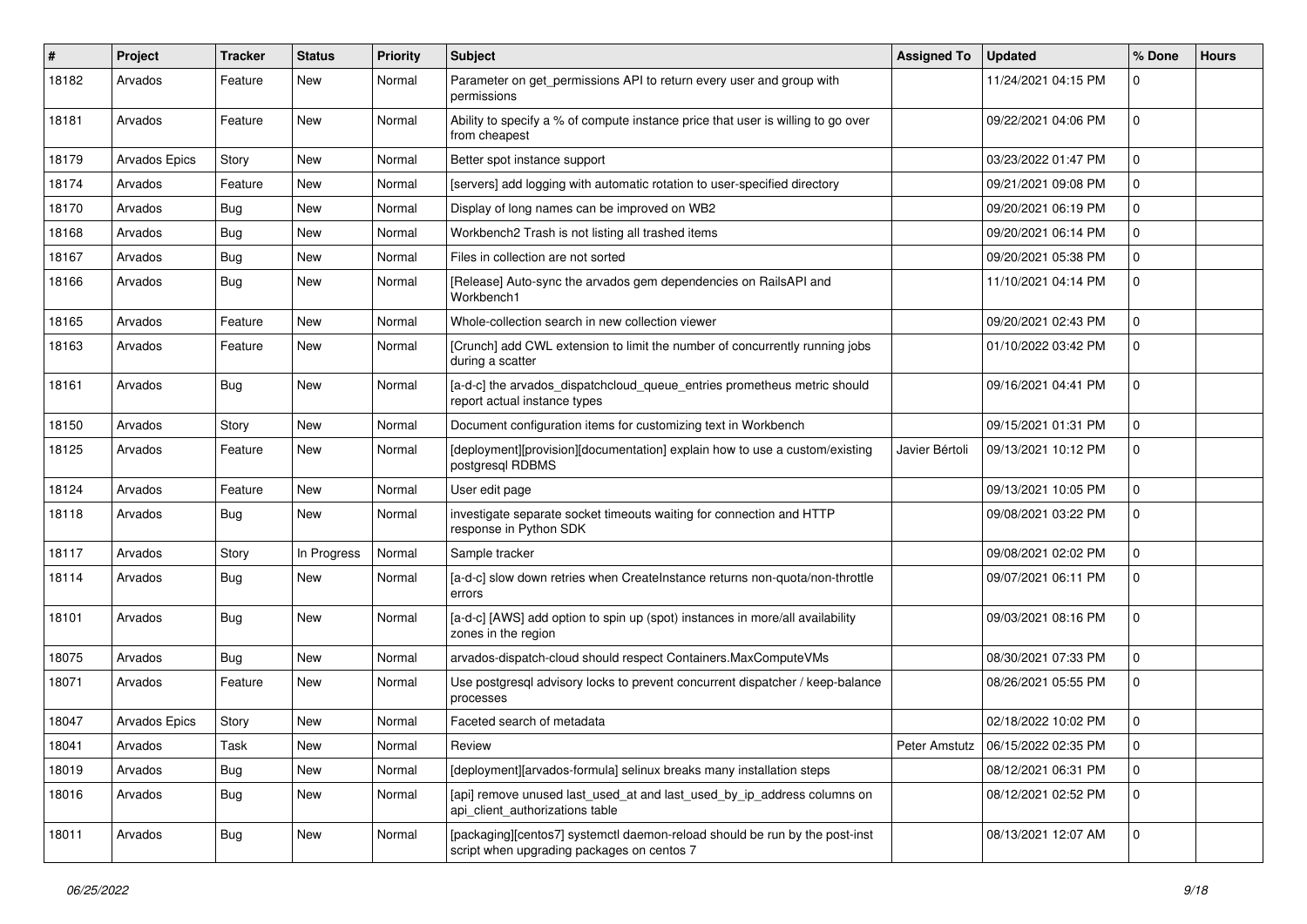| ∦     | Project       | <b>Tracker</b> | <b>Status</b> | <b>Priority</b> | <b>Subject</b>                                                                                                              | <b>Assigned To</b>  | <b>Updated</b>      | % Done      | <b>Hours</b> |
|-------|---------------|----------------|---------------|-----------------|-----------------------------------------------------------------------------------------------------------------------------|---------------------|---------------------|-------------|--------------|
| 18009 | Arvados       | Bug            | New           | Normal          | [controller] always returns an empty "unsigned_manifest_text" field for<br>collections                                      |                     | 08/11/2021 05:15 PM | 0           |              |
| 18008 | Arvados       | Bug            | New           | Normal          | [api] regid not always being recorded in the api server log                                                                 |                     | 08/11/2021 05:06 PM | $\mathbf 0$ |              |
| 18000 | Arvados       | Bug            | New           | Normal          | [deduplicationreport] negative number in the "saved by Keep deduplication"<br>report                                        |                     | 08/10/2021 01:27 PM | 0           |              |
| 17993 | Arvados       | Feature        | New           | Normal          | [deduplication-report] supports storage classes                                                                             |                     | 11/23/2021 09:26 PM | 0           |              |
| 17991 | Arvados       | Task           | In Progress   | Normal          | Review #17990 arvados-formula:commit:1ad296f, branch<br>17990-add-rvm-to-ubuntu1804                                         | Ward<br>Vandewege   | 08/09/2021 12:14 PM | 0           |              |
| 17988 | Arvados       | Feature        | New           | Normal          | Enforce memory limits using Singularity + cloud                                                                             |                     | 06/22/2022 02:55 PM | 0           |              |
| 17981 | Arvados       | Feature        | New           | Normal          | Hint to set properties on output collection based on workflow input or output<br>parameter values                           |                     | 08/05/2021 01:51 PM | 0           |              |
| 17969 | Arvados       | Support        | New           | Normal          | Investigate plugins for redmine templates                                                                                   | Lucas Di<br>Pentima | 08/31/2021 07:29 PM | $\Omega$    |              |
| 17953 | Arvados       | Story          | <b>New</b>    | Normal          | [api] Remove unused "node" object                                                                                           |                     | 11/23/2021 09:28 PM | $\mathbf 0$ |              |
| 17950 | Arvados       | Task           | New           | Normal          | review 17949-add-bullseye                                                                                                   |                     | 07/29/2021 07:26 PM | 0           |              |
| 17946 | Arvados       | Feature        | <b>New</b>    | Normal          | design: add complex structures to structured vocabulary                                                                     |                     | 11/02/2021 05:12 PM | 0           |              |
| 17945 | Arvados       | Feature        | New           | Normal          | design: Add type checking to the structured vocabulary                                                                      |                     | 11/02/2021 05:13 PM | 0           |              |
| 17942 | Arvados       | Bug            | New           | Normal          | [arv-mount] requests manifest text multiple times when mounting collection                                                  |                     | 08/09/2021 03:41 PM | 0           |              |
| 17941 | Arvados       | Bug            | New           | Normal          | [ws] memory management issues                                                                                               |                     | 08/09/2021 03:40 PM | 0           |              |
| 17940 | Arvados       | Bug            | New           | Normal          | [controller] memory management issues                                                                                       |                     | 08/09/2021 03:40 PM | 0           |              |
| 17938 | Arvados       | Bug            | <b>New</b>    | Normal          | [deployment][arvados-formula] shell node centos-7 packages                                                                  | Javier Bértoli      | 07/23/2021 07:08 PM | 0           |              |
| 17937 | Arvados       | Bug            | New           | Normal          | [workbench] uploader is hardcoded to X-Keep-Desired-Replicas: 2                                                             |                     | 08/13/2021 04:40 AM | 0           |              |
| 17931 | Arvados       | Task           | New           | Normal          | Review                                                                                                                      | Lucas Di<br>Pentima | 08/05/2021 03:27 PM | 0           |              |
| 17919 | Arvados       | Task           | <b>New</b>    | Normal          | investigate                                                                                                                 | Peter Amstutz       | 06/22/2022 02:56 PM | 0           |              |
| 17918 | Arvados       | Bug            | New           | Normal          | cwltool 'id' changes packing behavior                                                                                       | Peter Amstutz       | 06/22/2022 02:56 PM | 0           |              |
| 17910 | Arvados       | Task           | New           | Normal          | investigate                                                                                                                 | Peter Amstutz       | 01/19/2022 02:17 PM | 0           |              |
| 17909 | Arvados       | Task           | New           | Normal          | investigate                                                                                                                 | Peter Amstutz       | 06/22/2022 02:56 PM | 0           |              |
| 17878 | Arvados       | Bug            | New           | Normal          | [container shell] confusing error "channel 3: bad ext data" when forwarding tcp<br>traffic into a container with API: false |                     | 07/08/2021 05:21 PM | 0           |              |
| 17876 | Arvados       | Task           | New           | Normal          | Review                                                                                                                      | Ward<br>Vandewege   | 06/22/2022 02:56 PM | l 0         |              |
| 17875 | Arvados       | Task           | New           | Normal          | Review                                                                                                                      | Peter Amstutz       | 06/22/2022 02:56 PM | $\mathbf 0$ |              |
| 17859 | Arvados       | Bug            | New           | Normal          | When @AutoSetupNewUsers: true@ new users' username is added as email                                                        |                     | 08/02/2021 12:23 PM | 0           |              |
| 17849 | Arvados Epics | Story          | New           | Normal          | FUSE driver v2                                                                                                              |                     | 05/09/2022 03:22 PM | $\mathbf 0$ |              |
| 17848 | Arvados Epics | Story          | In Progress   | Normal          | Improve a-c-r usability                                                                                                     |                     | 06/01/2022 02:14 PM | 0           |              |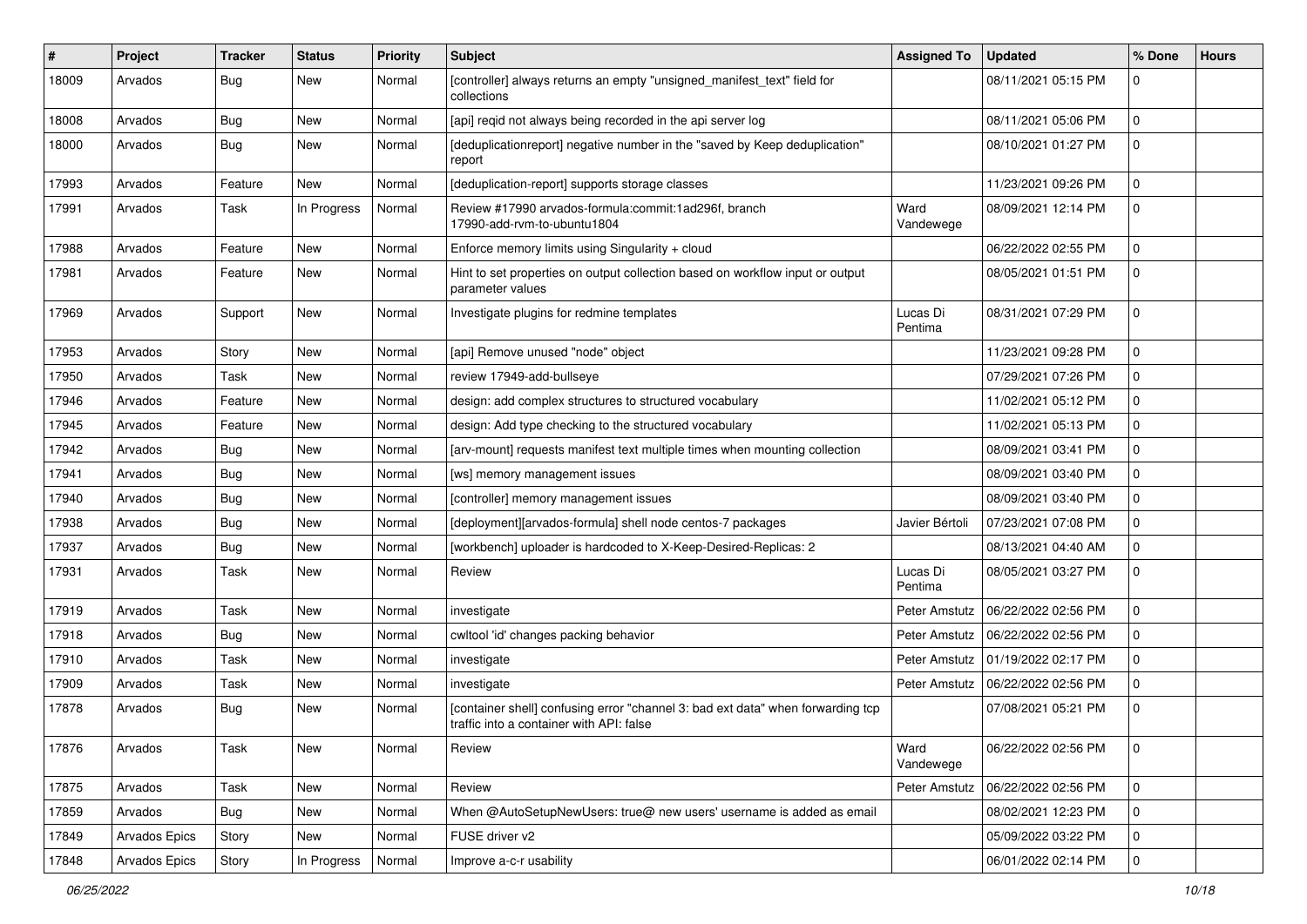| #     | Project              | <b>Tracker</b> | <b>Status</b> | <b>Priority</b> | <b>Subject</b>                                                                                                                                | <b>Assigned To</b> | <b>Updated</b>      | % Done         | <b>Hours</b> |
|-------|----------------------|----------------|---------------|-----------------|-----------------------------------------------------------------------------------------------------------------------------------------------|--------------------|---------------------|----------------|--------------|
| 17846 | Arvados              | Bug            | <b>New</b>    | Normal          | [tutorial] inconsistencies/roadbumps                                                                                                          | Ward<br>Vandewege  | 06/22/2022 02:56 PM | 0              |              |
| 17845 | Arvados              | Bug            | New           | Normal          | [tutorial] reuse is not working                                                                                                               |                    | 06/22/2022 02:56 PM | 0              |              |
| 17838 | Arvados              | Feature        | New           | Normal          | Create filter group from advanced search                                                                                                      |                    | 08/05/2021 03:27 PM | 0              |              |
| 17827 | Arvados              | Feature        | New           | Normal          | [deployment][provision] rename the *_TAG variables to *_FORMULA_TAG                                                                           |                    | 06/21/2021 06:17 PM | 0              |              |
| 17826 | Arvados              | Feature        | New           | Normal          | Mark individual collections with permission to download through keep-web.                                                                     |                    | 08/10/2021 05:35 PM | 0              |              |
| 17814 | Arvados              | Feature        | New           | Normal          | Send "invite" or "friend request" to connect with other users                                                                                 |                    | 08/06/2021 09:51 PM | 0              |              |
| 17807 | Arvados              | Feature        | New           | Normal          | keep-web supports login flow                                                                                                                  |                    | 06/22/2022 03:32 PM | 0              |              |
| 17805 | Arvados              | Feature        | In Progress   | Normal          | [fuse] access containers and container_requests through by_id directory in<br>sitefs                                                          | Tom Clegg          | 12/08/2021 07:44 PM | 0              |              |
| 17786 | Arvados              | Bug            | New           | Normal          | [deployment][webshell][shellinabox] centos 7's shellinabox is not pam-enabled                                                                 |                    | 07/09/2021 07:29 PM | $\overline{0}$ |              |
| 17780 | Arvados              | <b>Bug</b>     | New           | Normal          | [a-d-c] when toggling UsePreemptibleInstances, existing containers that are<br>runnable generate lots of errors                               |                    | 07/06/2021 09:07 PM | 0              |              |
| 17775 | Arvados              | <b>Bug</b>     | <b>New</b>    | Normal          | [a-d-c] the user should be able to see when preemptible nodes get shut down<br>and the running container requeued                             |                    | 12/14/2021 09:01 PM | 0              |              |
| 17773 | Arvados              | Feature        | <b>New</b>    | Normal          | support token OIDC token introspection                                                                                                        |                    | 06/08/2021 05:21 PM | 0              |              |
| 17772 | Arvados              | Feature        | <b>New</b>    | Normal          | use subject identifier (username etc) in "identity url" instead of "email" for login                                                          |                    | 01/31/2022 04:22 PM | $\mathbf{0}$   |              |
| 17771 | Arvados              | Bug            | <b>New</b>    | Normal          | [a-d-c] when a cluster supports preemptible nodes, there should be a knob to<br>allow the user to choose the use of preemptible nodes, or not |                    | 07/06/2021 09:08 PM | 0              |              |
| 17768 | Arvados              | Feature        | New           | Normal          | Special file/path in collection that indicates a folder shouldn't be expanded by<br>default                                                   |                    | 06/07/2021 02:45 PM | $\mathbf{0}$   |              |
| 17764 | Arvados              | <b>Bug</b>     | <b>New</b>    | Normal          | [arv-put] progress update does not refresh frequently enough                                                                                  |                    | 07/06/2021 09:08 PM | 0              |              |
| 17759 | Arvados              | <b>Bug</b>     | New           | Normal          | [Keep] azure blob driver 404 errors are weird                                                                                                 |                    | 07/06/2021 09:08 PM | 0              |              |
| 17751 | Arvados              | Feature        | <b>New</b>    | Normal          | [arvados-dispatch-cloud] expose rate-limiting condition in metrics                                                                            | Nico César         | 06/02/2021 08:02 PM | 0              |              |
| 17746 | Arvados              | <b>Bug</b>     | New           | Normal          | Long lines in the WB2 logs are wrapped messing up the viewport                                                                                |                    | 06/01/2021 09:50 PM | 0              |              |
| 17745 | Arvados              | <b>Bug</b>     | New           | Normal          | [config] arvados-server config-dump with ec2 driver has confusing output                                                                      |                    | 07/06/2021 09:08 PM | 0              |              |
| 17741 | Arvados              | <b>Bug</b>     | New           | Normal          | Golang SDK CollectionFileSystem uses time.Now() as default Last-Modified for<br>all collections identified by portable data hash              |                    | 06/04/2021 03:30 PM | $\mathbf{0}$   |              |
| 17718 | Arvados              | Story          | <b>New</b>    | Normal          | Standalone JWT token support for OIDC                                                                                                         |                    | 06/08/2021 05:21 PM | 0              |              |
| 17701 | <b>Arvados Epics</b> | Story          | <b>New</b>    | Normal          | WB2 usable on small screens / mobile                                                                                                          |                    | 02/18/2022 10:01 PM | 0              |              |
| 17699 | Arvados              | Story          | In Progress   | Normal          | Design new keepstore internal architecture that supports efficient streaming &<br>range requests                                              | Tom Clegg          | 09/28/2021 07:41 PM | 0              |              |
| 17695 | Arvados              | Feature        | In Progress   | Normal          | [costanalyzer] make an accurate report for spot instances on AWS                                                                              |                    | 09/22/2021 08:47 PM | 0              |              |
| 17694 | Arvados              | Feature        | New           | Normal          | [Keep][keep-web] improve observability of buffer cache                                                                                        |                    | 05/18/2021 08:32 PM | 0              |              |
| 17693 | Arvados              | Feature        | <b>New</b>    | Normal          | [keep-web] Improve cache efficiency for a mix of fast and slow clients                                                                        |                    | 05/18/2021 08:20 PM | $\Omega$       |              |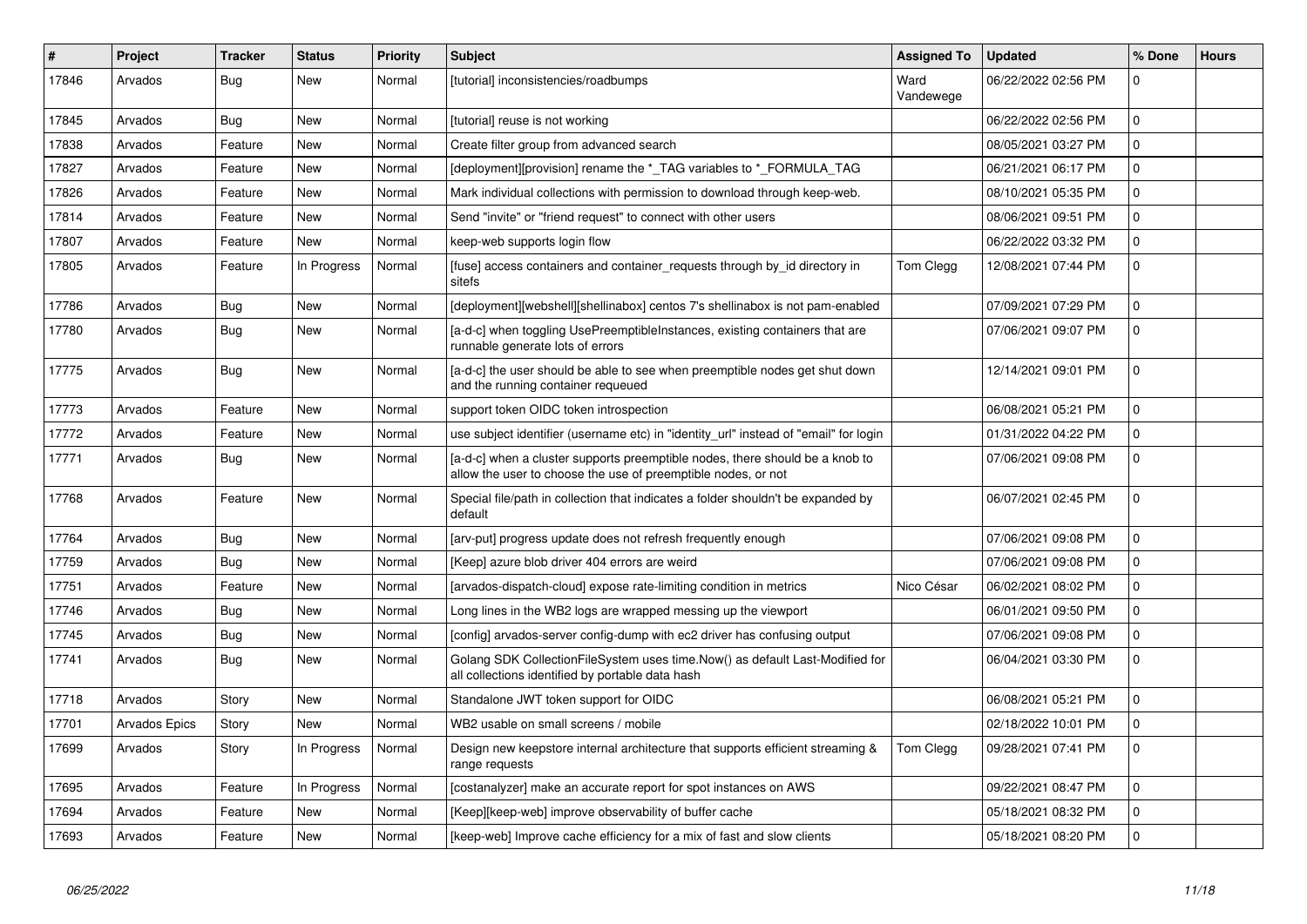| #     | Project                | <b>Tracker</b> | <b>Status</b> | <b>Priority</b> | <b>Subject</b>                                                                                                           | <b>Assigned To</b> | <b>Updated</b>      | % Done         | <b>Hours</b> |
|-------|------------------------|----------------|---------------|-----------------|--------------------------------------------------------------------------------------------------------------------------|--------------------|---------------------|----------------|--------------|
| 17684 | Arvados                | Feature        | <b>New</b>    | Normal          | [deployment][arvados-formula] add sudo examples to use arvados as a pam<br>source for shell nodes                        |                    | 07/06/2021 09:11 PM | $\Omega$       |              |
| 17681 | Arvados                | Bug            | New           | Normal          | [controller] seems to have a really long timeout for its db connection                                                   |                    | 06/08/2021 05:52 PM | 0              |              |
| 17674 | Arvados                | Bug            | <b>New</b>    | Normal          | add profiling infrastructure to Rails API server                                                                         |                    | 06/08/2021 05:53 PM | 0              |              |
| 17669 | Arvados                | Task           | In Progress   | Normal          | Review                                                                                                                   | Tom Clegg          | 12/07/2021 12:47 AM | 0              |              |
| 17660 | Arvados                | Task           | In Progress   | Normal          | Review 17209-http-forward                                                                                                | Ward<br>Vandewege  | 05/11/2021 07:10 PM | 0              |              |
| 17628 | Arvados                | Task           | In Progress   | Normal          | 15. push arvbox-demo image                                                                                               |                    | 06/09/2021 03:47 PM | 0              |              |
| 17613 | Arvados                | Feature        | <b>New</b>    | Normal          | "created_by_uuid" field                                                                                                  |                    | 05/05/2021 03:49 PM | 0              |              |
| 17597 | Arvados                | <b>Bug</b>     | New           | Normal          | [keep-web] Improve error response when AnonymousUserToken not<br>configured and no token provided by client              |                    | 04/28/2021 06:24 PM | 0              |              |
| 17586 | Arvados                | Feature        | <b>New</b>    | Normal          | Merge collections                                                                                                        |                    | 04/26/2021 02:32 PM | 0              |              |
| 17584 | Arvados                | Bug            | <b>New</b>    | Normal          | Permission dialog should indicate that permissions are inherited                                                         |                    | 04/26/2021 02:11 PM | 0              |              |
| 17581 | Arvados                | Feature        | New           | Normal          | Improvement: hierarchy in workflow selection in WB2                                                                      |                    | 04/23/2021 01:56 PM | 0              |              |
| 17580 | Arvados                | Bug            | New           | Normal          | multi-select for inputs in workflow doesn't work anymore                                                                 |                    | 04/23/2021 01:55 PM | $\Omega$       |              |
| 17578 | Arvados                | Bug            | New           | Normal          | Global search results presentation in WB2                                                                                |                    | 04/23/2021 01:51 PM | 0              |              |
| 17577 | Arvados                | <b>Bug</b>     | New           | Normal          | Current description not shown under Edit Project                                                                         |                    | 04/22/2021 06:55 AM | 0              |              |
| 17576 | Arvados                | Bug            | New           | Normal          | Copy collection link includes style                                                                                      |                    | 04/22/2021 06:54 AM | 0              |              |
| 17575 | Arvados                | <b>Bug</b>     | <b>New</b>    | Normal          | "Shared with me" Tree keeps expanding even if I closed it intentionally                                                  |                    | 04/22/2021 06:51 AM | 0              |              |
| 17561 | Arvados                | <b>Bug</b>     | <b>New</b>    | Normal          | [arvados-dispatch-cloud] inst.SetTags() and inst.Destroy() should respect<br>rate-limiting responses from cloud provider |                    | 06/02/2021 08:02 PM | 0              |              |
| 17557 | Arvados                | Task           | <b>New</b>    | Normal          | Review                                                                                                                   |                    | 07/07/2021 06:59 PM | 0              |              |
| 17556 | Arvados                | Task           | In Progress   | Normal          | Review 16997-sort-config-for-diff                                                                                        | Tom Clegg          | 04/28/2021 03:32 PM | 0              |              |
| 17555 | Arvados                | Task           | In Progress   | Normal          | Review<br>16971-Issues-with-Project-and-Collection-name-description-not-being-saved-sh<br>own                            | Daniel Kutyła      | 06/24/2021 08:21 PM | 0              |              |
| 17554 | Arvados                | Task           | <b>New</b>    | Normal          | Review                                                                                                                   |                    | 07/07/2021 06:59 PM | $\Omega$       |              |
| 17536 | Arvados                | Task           | <b>New</b>    | Normal          | Review                                                                                                                   | Peter Amstutz      | 04/28/2021 03:55 PM | $\overline{0}$ |              |
| 17520 | Arvados                | Feature        | New           | Normal          | Option to delete a container and all associated child containers, logs and<br>outputs.                                   |                    | 04/07/2021 03:17 PM | 0              |              |
| 17519 | Arvados<br>Workbench 2 | Task           | <b>New</b>    | Normal          | Update workbench1's link from the "Current token" dialog to take the user<br>directly to wb2's "Get API token" dialog.   |                    | 07/06/2021 09:08 PM | $\overline{0}$ |              |
| 17518 | Arvados<br>Workbench 2 | Feature        | New           | Normal          | Workbench2 lets users auto-login and access dialogs through direct links                                                 |                    | 07/06/2021 09:08 PM | $\Omega$       |              |
| 17510 | Arvados                | Feature        | <b>New</b>    | Normal          | Create filter group based on an advanced search query in the UI                                                          |                    | 09/10/2021 01:33 PM | 0              |              |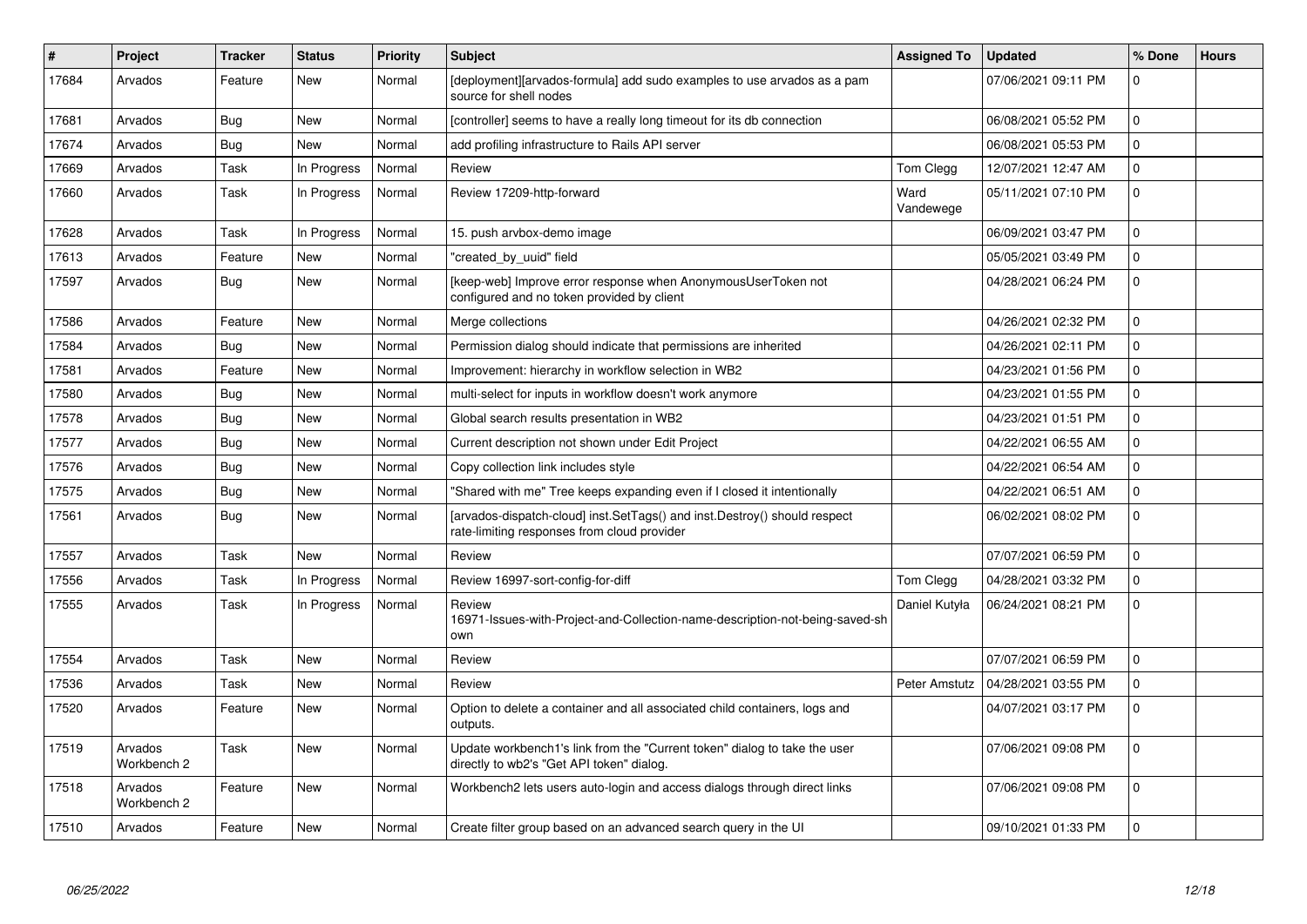| #     | Project                | <b>Tracker</b> | <b>Status</b> | Priority | <b>Subject</b>                                                                                                                      | <b>Assigned To</b> | <b>Updated</b>      | % Done       | <b>Hours</b> |
|-------|------------------------|----------------|---------------|----------|-------------------------------------------------------------------------------------------------------------------------------------|--------------------|---------------------|--------------|--------------|
| 17502 | Arvados                | Task           | In Progress   | Normal   | need help finding docker contain to run correct java version for PharmCAT                                                           | Ward<br>Vandewege  | 04/02/2021 01:51 PM | 0            |              |
| 17494 | Arvados                | Bug            | New           | Normal   | Still updating users from login cluster when nothing changed                                                                        |                    | 03/22/2021 04:00 PM | $\mathbf 0$  |              |
| 17490 | Arvados                | Feature        | New           | Normal   | [workbench2] make filter groups creatable/editable                                                                                  |                    | 07/06/2021 09:08 PM | 0            |              |
| 17483 | Arvados                | Task           | New           | Normal   | Review                                                                                                                              |                    | 04/14/2021 07:47 PM | 0            |              |
| 17478 | Arvados                | Story          | New           | Normal   | Port Rails controller and integration tests for Groups to controller                                                                |                    | 06/08/2021 05:55 PM | $\mathbf{0}$ |              |
| 17477 | Arvados                | Task           | New           | Normal   | document arv-bash                                                                                                                   |                    | 03/17/2021 02:47 PM | $\Omega$     |              |
| 17472 | Arvados                | Story          | In Progress   | Normal   | Architecture for displaying container metrics in workbench                                                                          | Tom Clegg          | 12/16/2021 04:29 PM | $\mathbf{0}$ |              |
| 17468 | Arvados                | Feature        | New           | Normal   | [controller] Skip repetitive OIDC UserInfo calls if access token validates as an<br>ID token                                        |                    | 07/06/2021 09:11 PM | $\Omega$     |              |
| 17461 | Arvados                | Feature        | New           | Normal   | Flag to make turn file format mismatches from an error to a warning                                                                 | Jiayong Li         | 04/14/2021 07:47 PM | $\mathbf 0$  |              |
| 17459 | Arvados                | Task           | New           | Normal   | Review                                                                                                                              | Peter Amstutz      | 02/23/2022 03:13 PM | 0            |              |
| 17456 | Arvados                | Task           | New           | Normal   | Review                                                                                                                              | Peter Amstutz      | 05/04/2022 03:19 PM | $\Omega$     |              |
| 17433 | Arvados                | Bug            | New           | Normal   | Long picklists hide typing field in WB2                                                                                             |                    | 03/01/2021 09:06 PM | 0            |              |
| 17428 | Arvados                | Bug            | New           | Normal   | [deployment] arvados-api-server fails to re-install/upgrade if the<br>postgresql-client and the server versions differ              |                    | 07/06/2021 09:08 PM | $\Omega$     |              |
| 17424 | Arvados                | Bug            | <b>New</b>    | Normal   | [API] group contents endpoint edge cases with filter on uuid                                                                        |                    | 03/08/2021 08:48 PM | $\Omega$     |              |
| 17420 | Arvados                | Support        | New           | Normal   | Review Lon's cwltool PR                                                                                                             | Peter Amstutz      | 09/15/2021 03:16 PM | 0            |              |
| 17416 | Arvados<br>Workbench 2 | Bug            | New           | Normal   | Make sure dev packages don't get included when making the production build                                                          |                    | 02/19/2021 07:45 PM | $\Omega$     |              |
| 17413 | Arvados                | Bug            | <b>New</b>    | Normal   | [arv-mount] Exit (instead of undefined behavior) after unhandled exception                                                          |                    | 07/06/2021 09:08 PM | $\mathbf{0}$ |              |
| 17412 | Arvados                | Task           | New           | Normal   | Review                                                                                                                              | Peter Amstutz      | 05/26/2021 04:42 PM | 0            |              |
| 17410 | Arvados                | Task           | New           | Normal   | Review                                                                                                                              | Peter Amstutz      | 03/03/2021 06:51 PM | 0            |              |
| 17403 | Arvados                | Task           | In Progress   | Normal   | Review 17337-files-not-visible-in-arvados                                                                                           | Daniel Kutyła      | 03/31/2021 03:23 PM | $\mathbf{0}$ |              |
| 17401 | Arvados                | Feature        | New           | Normal   | VS code plugin for Arvados                                                                                                          |                    | 02/18/2021 04:27 PM | 0            |              |
| 17400 | Arvados<br>Workbench 2 | Bug            | New           | Normal   | Directly shared collections are displayed as "read-only"                                                                            |                    | 02/17/2021 10:37 PM | $\mathbf{0}$ |              |
| 17381 | Arvados                | Bug            | New           | Normal   | [playground] [wb2] add a redirect                                                                                                   |                    | 02/12/2021 04:34 PM | 0            |              |
| 17368 | Arvados                | Task           | Feedback      | Normal   | 10. Deploy RC to su92l                                                                                                              | Peter Amstutz      | 03/03/2021 06:03 PM | $\mathbf{0}$ |              |
| 17358 | Arvados                | Bug            | New           | Normal   | [wb2] mis-placed label?                                                                                                             |                    | 07/06/2021 09:08 PM | $\bf{0}$     |              |
| 17357 | Arvados                | Bug            | New           | Normal   | [wb2] ssh keys for admin user list all of them (in the user tab)                                                                    |                    | 07/06/2021 09:08 PM | $\mathbf 0$  |              |
| 17354 | Arvados                | Feature        | New           | Normal   | Be able to inject additional documentation text into WebDAV/s3 info dialog                                                          |                    | 02/09/2021 03:51 PM | $\mathbf 0$  |              |
| 17348 | Arvados                | Story          | New           | Normal   | Example workflow template which streams data from S3 in first step, does<br>some computation steps, and uploads results back to S3. |                    | 02/05/2021 06:02 PM | $\mathbf 0$  |              |
| 17347 | Arvados                | <b>Bug</b>     | New           | Normal   | crunch-run --list fatal error out of memory                                                                                         |                    | 02/05/2021 05:22 PM | $\mathbf 0$  |              |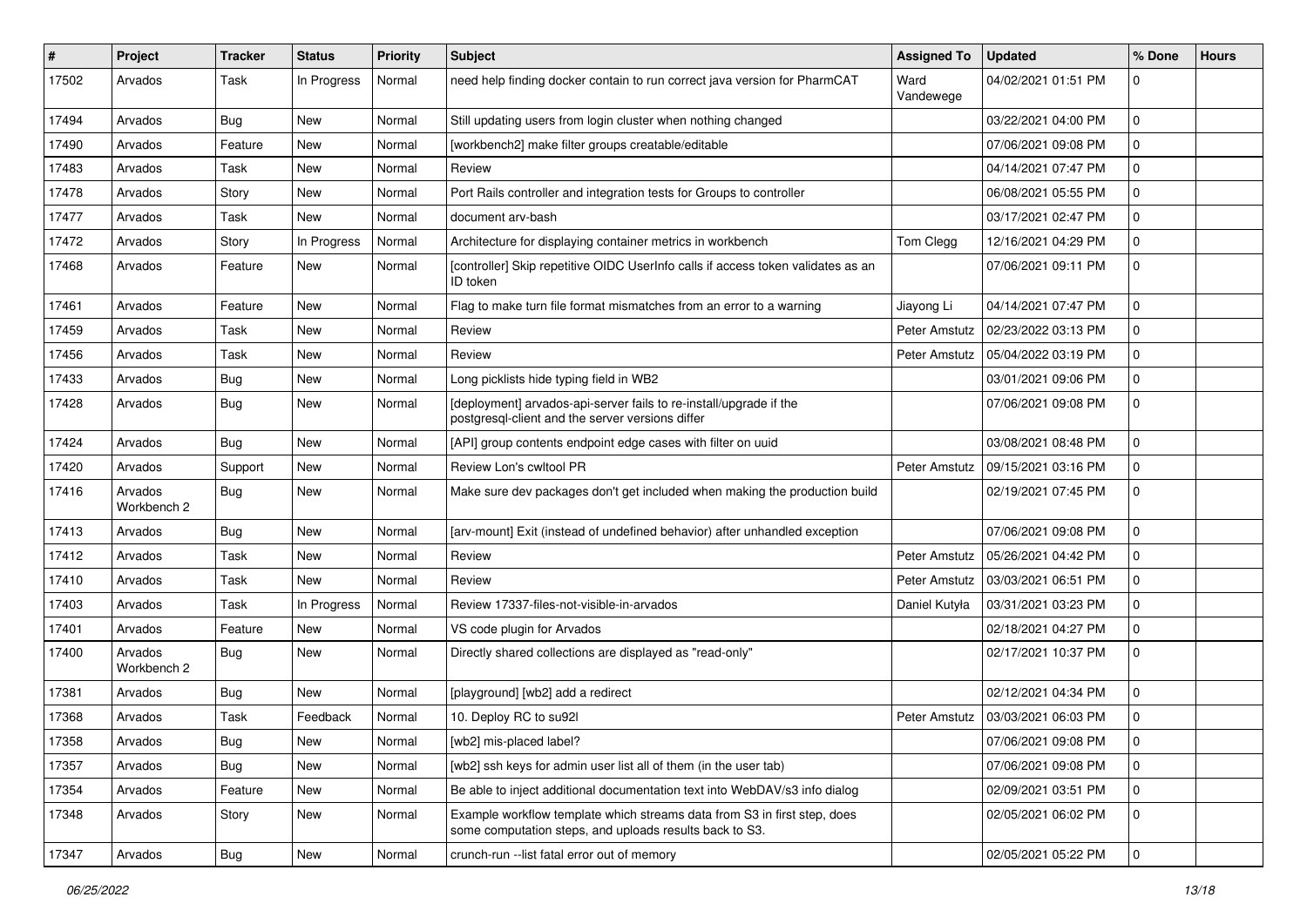| #     | Project                | <b>Tracker</b> | <b>Status</b> | <b>Priority</b> | <b>Subject</b>                                                                         | <b>Assigned To</b>  | <b>Updated</b>      | % Done      | <b>Hours</b> |
|-------|------------------------|----------------|---------------|-----------------|----------------------------------------------------------------------------------------|---------------------|---------------------|-------------|--------------|
| 17345 | Arvados                | Bug            | New           | Normal          | [boot] handle dependency upgrades better in "arvados-package build"                    |                     | 07/06/2021 09:12 PM | 0           |              |
| 17344 | Arvados                | Story          | New           | Normal          | [boot] Make arvados-server-easy package suitable for demo use case                     | Tom Clegg           | 07/06/2021 09:12 PM | 0           |              |
| 17327 | Arvados                | Feature        | New           | Normal          | Go codegen for reading/writing CWL                                                     | Nico César          | 03/03/2021 06:51 PM | 0           |              |
| 17326 | Arvados                | Task           | New           | Normal          | Review                                                                                 | Lucas Di<br>Pentima | 03/17/2021 03:55 PM | $\mathbf 0$ |              |
| 17320 | Arvados                | Support        | New           | Normal          | Explain what additonal configuration is needed for provision.sh to go to<br>production | Peter Amstutz       | 05/26/2021 04:42 PM | $\mathbf 0$ |              |
| 17314 | Arvados                | Bug            | New           | Normal          | [API] [controller] [Workbench] 404 on foreign user UUID in admin interface             |                     | 07/06/2021 09:08 PM | $\mathbf 0$ |              |
| 17313 | Arvados                | Feature        | New           | Normal          | [Documentation] improve federation documentation                                       | Ward<br>Vandewege   | 03/17/2021 03:55 PM | 0           |              |
| 17310 | Arvados                | Feature        | New           | Normal          | SAML support                                                                           |                     | 02/01/2021 06:49 PM | $\mathbf 0$ |              |
| 17309 | Arvados                | Feature        | New           | Normal          | Keep "Shared with me" collapsed unless opened manually                                 |                     | 02/01/2021 04:58 PM | 0           |              |
| 17304 | Arvados                | Feature        | New           | Normal          | Allow setting properties on processes                                                  |                     | 01/29/2021 04:59 PM | 0           |              |
| 17303 | Arvados                | Feature        | New           | Normal          | List properties and allow filtering by them in the project listings                    |                     | 01/29/2021 04:57 PM | 0           |              |
| 17292 | Arvados                | Feature        | New           | Normal          | Merging collections feature                                                            |                     | 01/25/2021 05:00 PM | $\mathbf 0$ |              |
| 17291 | Arvados                | <b>Bug</b>     | New           | Normal          | Copy selected to collection issue                                                      |                     | 01/25/2021 04:59 PM | 0           |              |
| 17287 | Arvados                | Story          | In Progress   | Normal          | Ruby 2.5 will be EOLed soon, make sure to be ready for 2.6                             |                     | 08/30/2021 06:12 PM | 0           |              |
| 17283 | Arvados                | Task           | New           | Normal          | Review                                                                                 | Ward<br>Vandewege   | 03/04/2021 08:13 PM | $\mathbf 0$ |              |
| 17277 | Arvados                | Task           | New           | Normal          | Make sure machine is configured to respond for that virtual host                       | Ward<br>Vandewege   | 02/24/2021 07:45 PM | 0           |              |
| 17275 | Arvados                | Bug            | New           | Normal          | Move Go Arvados RPC module into Go SDK & migrate to new API                            |                     | 01/20/2021 04:36 PM | $\mathbf 0$ |              |
| 17274 | Arvados                | Story          | New           | Normal          | Add "viewer.commonwl.org" DNS alias                                                    | Peter Amstutz       | 02/24/2021 07:45 PM | 0           |              |
| 17272 | Arvados                | Story          | New           | Normal          | Doc site feedback                                                                      |                     | 01/20/2021 04:44 PM | 0           |              |
| 17261 | Arvados                | Feature        | New           | Normal          | Determine ownership of objects within wb2                                              |                     | 01/19/2021 06:29 PM | 0           |              |
| 17251 | Arvados                | Feature        | New           | Normal          | Investigate mypyc for arvados-cwl-runner                                               |                     | 01/08/2021 03:56 PM | 0           |              |
| 17244 | Arvados                | Bug            | New           | Normal          | Make sure cgroupsV2 works with Arvados                                                 |                     | 01/19/2021 06:43 PM | 0           |              |
| 17232 | Arvados                | Support        | New           | Normal          | add example of readRDS() to arvadosR help                                              |                     | 11/09/2021 07:58 PM | $\mathbf 0$ |              |
| 17214 | Arvados                | Story          | New           | Normal          | Investigate using tracing                                                              |                     | 01/19/2021 06:30 PM | $\mathbf 0$ |              |
| 17209 | Arvados                | Feature        | In Progress   | Normal          | Controller forwards web requests to crunch worker nodes                                | Tom Clegg           | 05/11/2021 07:10 PM | 0           |              |
| 17207 | Arvados Epics          | Story          | New           | Normal          | External access to web services running in containers                                  |                     | 05/09/2022 03:20 PM | $\mathbf 0$ |              |
| 17206 | Arvados                | Feature        | New           | Normal          | crunch-run reverse proxies HTTP requests to container                                  |                     | 01/19/2021 07:00 PM | $\mathbf 0$ |              |
| 17195 | Arvados<br>Workbench 2 | <b>Bug</b>     | New           | Normal          | workbench2/static/js/main.ad432f16.js has c97qk.arvadosapi.com hardcoded               |                     | 12/05/2020 07:41 PM | $\mathbf 0$ |              |
| 17194 | Arvados                | Feature        | New           | Normal          | support Amazon Linux                                                                   |                     | 12/04/2020 07:54 PM | $\mathbf 0$ |              |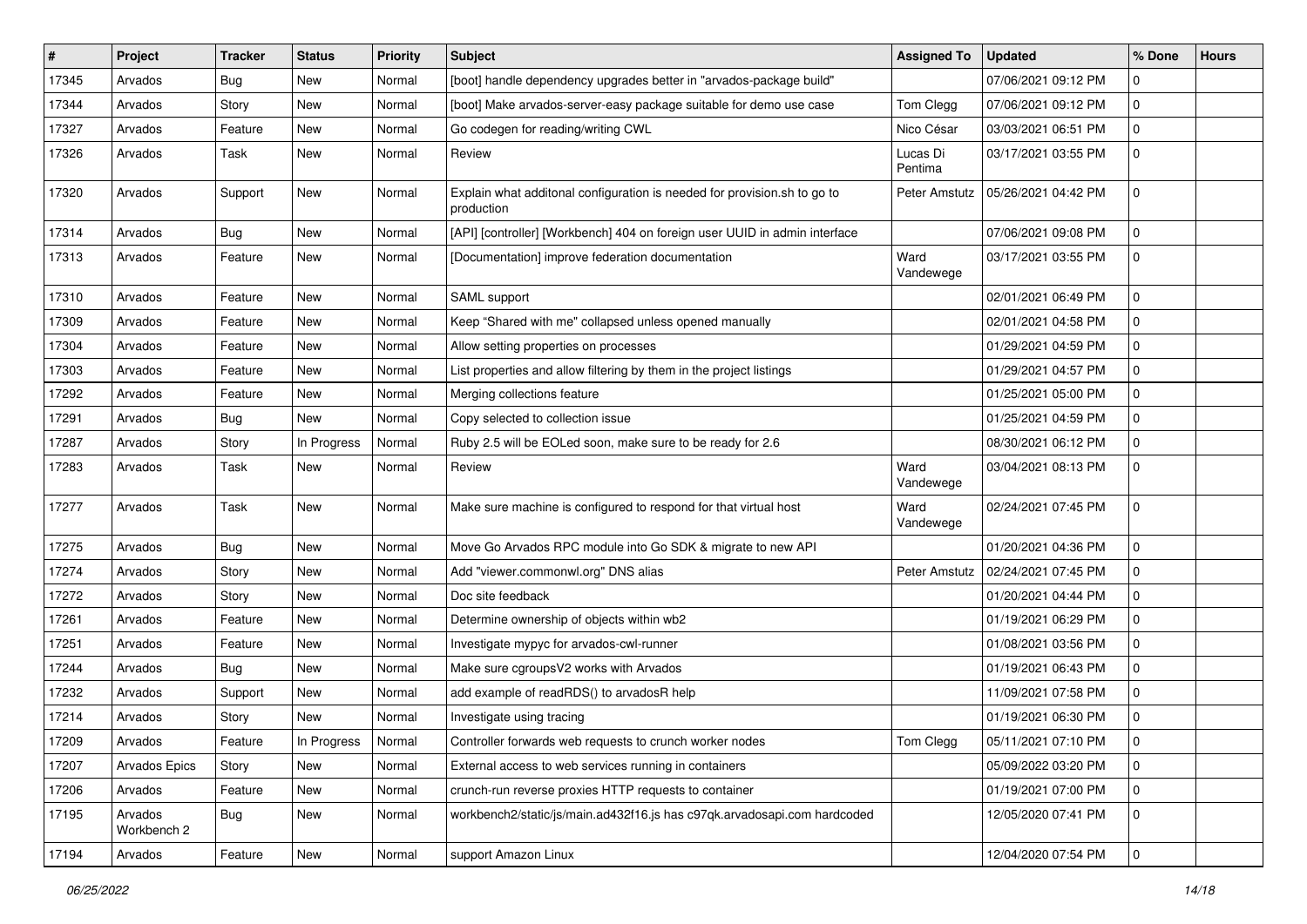| $\sharp$ | Project       | <b>Tracker</b> | <b>Status</b> | Priority | <b>Subject</b>                                                                                                   | <b>Assigned To</b>  | <b>Updated</b>      | % Done         | <b>Hours</b> |
|----------|---------------|----------------|---------------|----------|------------------------------------------------------------------------------------------------------------------|---------------------|---------------------|----------------|--------------|
| 17186    | Arvados       | Bug            | <b>New</b>    | Normal   | [dispatch] broken node logs should also be copied to a-d-c logs                                                  |                     | 12/02/2020 05:49 PM | 0              |              |
| 17185    | Arvados       | Feature        | <b>New</b>    | Normal   | [adc] add broken node metrics                                                                                    | Tom Clegg           | 04/28/2021 01:37 PM | 0              |              |
| 17181    | Arvados       | Task           | <b>New</b>    | Normal   | Talk to Michael                                                                                                  |                     | 12/15/2020 06:20 PM | $\overline{0}$ |              |
| 17178    | Arvados       | Feature        | <b>New</b>    | Normal   | Render live graphs of container crunchstat in wb2                                                                |                     | 01/18/2022 09:46 PM | 0              |              |
| 17174    | Arvados       | Feature        | <b>New</b>    | Normal   | Menu item ordering                                                                                               |                     | 12/01/2020 09:29 PM | $\overline{0}$ |              |
| 17172    | Arvados       | Feature        | <b>New</b>    | Normal   | Stale-while-revalidate caching strategy for requests                                                             |                     | 12/01/2020 07:04 PM | 0              |              |
| 17168    | Arvados       | <b>Bug</b>     | In Progress   | Normal   | Add some basic documentation about wb2 to user guide                                                             | Sarah<br>Zaranek    | 11/30/2020 09:28 PM | $\overline{0}$ |              |
| 17166    | Arvados       | Support        | Feedback      | Normal   | Set up CWL project jenkins server                                                                                |                     | 12/15/2020 06:20 PM | $\mathbf 0$    |              |
| 17160    | Arvados       | Bug            | <b>New</b>    | Normal   | [packaging] upgrade run upload packages.py to use twine for upload to PyPI                                       |                     | 11/23/2020 04:28 PM | $\overline{0}$ |              |
| 17159    | Arvados       | Bug            | <b>New</b>    | Normal   | [build] make build-packages-python-ruby run on a Jenkins satellite                                               |                     | 11/23/2020 04:25 PM | $\mathbf 0$    |              |
| 17158    | Arvados       | Bug            | <b>New</b>    | Normal   | Cannot execute a registered CommandLineTool, only Workflow                                                       |                     | 11/23/2020 04:20 PM | 0              |              |
| 17157    | Arvados       | <b>Bug</b>     | <b>New</b>    | Normal   | Workbench should have all collection updates result in new versions                                              |                     | 11/23/2020 04:22 PM | 0              |              |
| 17153    | Arvados       | Bug            | <b>New</b>    | Normal   | Displays "Your project is empty." instead of "Nothing matched the search"<br>when a search doesn't find anything |                     | 11/19/2020 08:16 PM | 0              |              |
| 17149    | Arvados       | Feature        | <b>New</b>    | Normal   | Checkpoint / snapshot to support migrating tasks when more memory is<br>needed                                   |                     | 11/19/2020 10:42 AM | $\Omega$       |              |
| 17148    | Arvados       | Feature        | <b>New</b>    | Normal   | add logging middleware to lib/cmd                                                                                |                     | 06/07/2021 02:42 PM | $\mathbf 0$    |              |
| 17116    | Arvados       | Story          | <b>New</b>    | Normal   | Consider excluding api_client_authorization from audit logs by default.                                          |                     | 11/16/2020 04:23 PM | $\overline{0}$ |              |
| 17112    | Arvados       | Feature        | New           | Normal   | Store unsigned collection manifests in keep                                                                      |                     | 11/13/2020 10:40 PM | 0              |              |
| 17110    | Arvados       | Feature        | <b>New</b>    | Normal   | Container reuse on sub-workflows and chunks of scatter inputs                                                    |                     | 11/13/2020 03:54 PM | 0              |              |
| 17104    | Arvados       | Feature        | <b>New</b>    | Normal   | Feature to toggle "detailed rows" in project view                                                                |                     | 11/30/2020 05:42 PM | 0              |              |
| 17100    | Arvados       | Feature        | <b>New</b>    | Normal   | Audit logs should include current/logged in user                                                                 |                     | 11/09/2020 04:37 PM | $\overline{0}$ |              |
| 17089    | Arvados       | Task           | <b>New</b>    | Normal   | Review                                                                                                           | Lucas Di<br>Pentima | 02/02/2021 06:32 PM | $\Omega$       |              |
| 17074    | Arvados       | <b>Bug</b>     | <b>New</b>    | Normal   | Use count=none & keyset paging                                                                                   |                     | 11/03/2020 09:15 PM | 0              |              |
| 17073    | Arvados       | <b>Bug</b>     | New           | Normal   | Permission links originating from users should only update that user                                             | Peter Amstutz       | 02/02/2021 06:32 PM | 0              |              |
| 17070    | Arvados       | Feature        | <b>New</b>    | Normal   | [packaging][centos] build packages for centos8                                                                   |                     | 07/06/2021 09:12 PM | $\mathbf 0$    |              |
| 17054    | Arvados       | Feature        | In Progress   | Normal   | Custom naming for scatter steps                                                                                  |                     | 05/04/2022 03:19 PM | $\mathbf 0$    |              |
| 17052    | Arvados       | Bug            | In Progress   | Normal   | arvados-server replaces run test services.py                                                                     |                     | 10/28/2020 04:37 PM | 0              |              |
| 17050    | Arvados Epics | Story          | In Progress   | Normal   | arvados.org 2.0                                                                                                  |                     | 04/07/2022 06:45 PM | 0              |              |
| 17041    | Arvados       | <b>Bug</b>     | <b>New</b>    | Normal   | Upload doesn't work on arvbox-demo                                                                               |                     | 10/22/2020 08:05 PM | 0              |              |
| 17038    | Arvados       | Feature        | <b>New</b>    | Normal   | [controller] Option to request additional scopes, and verify additional claims,<br>during OpenID Connect auth    |                     | 05/19/2021 09:04 PM | 0              |              |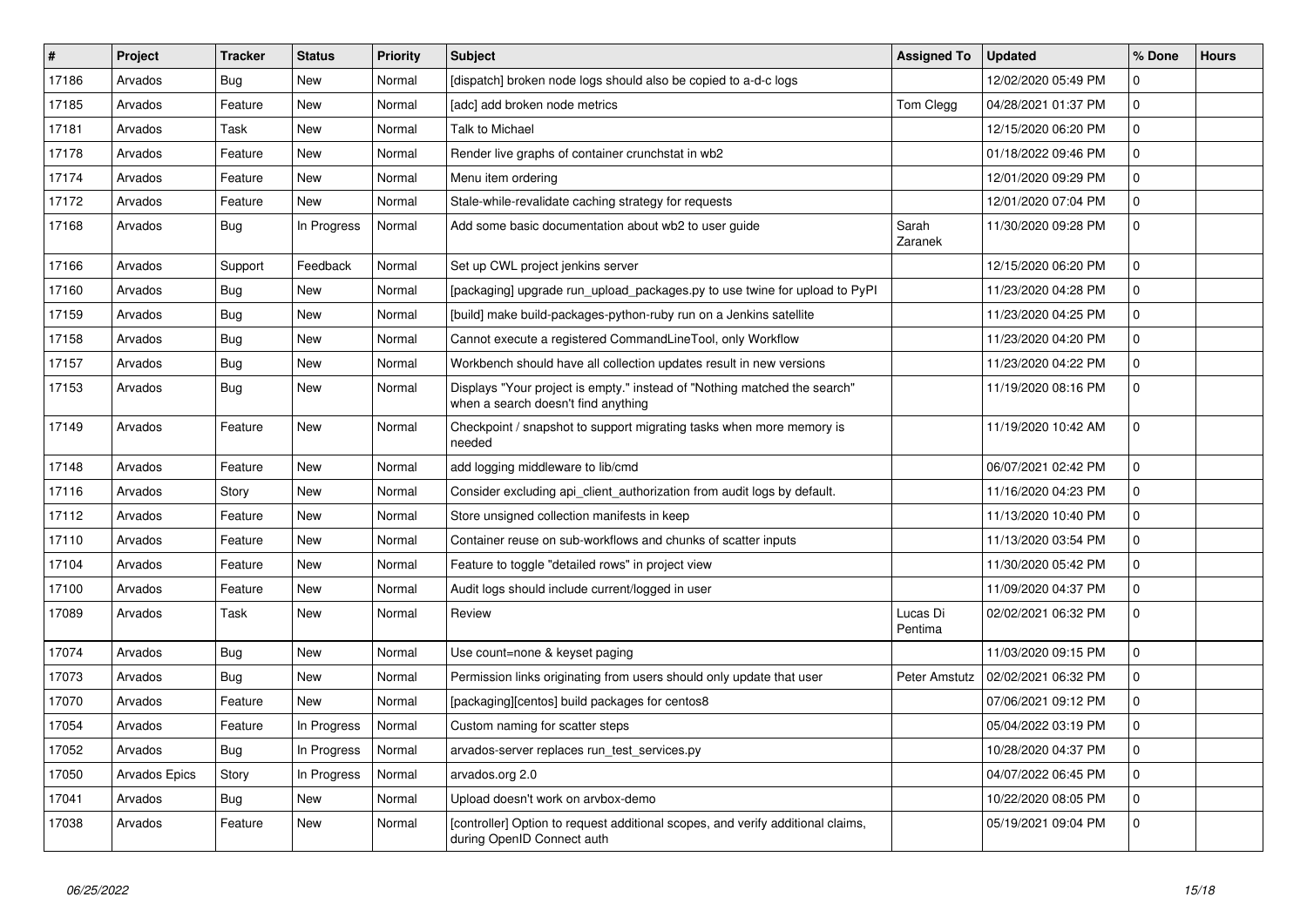| $\vert$ # | Project                | <b>Tracker</b> | <b>Status</b> | <b>Priority</b> | Subject                                                                                           | <b>Assigned To</b> | <b>Updated</b>      | % Done       | <b>Hours</b> |
|-----------|------------------------|----------------|---------------|-----------------|---------------------------------------------------------------------------------------------------|--------------------|---------------------|--------------|--------------|
| 17037     | Arvados                | Feature        | New           | Normal          | [controller] Improve use of given_name/family_name fields for generic OpenID<br>Connect providers |                    | 10/21/2020 05:33 PM | 0            |              |
| 17005     | Arvados                | Bug            | <b>New</b>    | Normal          | CWL v1.2 Conformance test 83 failed twice on the new Arvados Playground                           |                    | 10/14/2020 04:19 PM | 0            |              |
| 17002     | <b>Arvados Epics</b>   | Story          | In Progress   | Normal          | Arvados Overview Video (Big Picture Video)                                                        |                    | 06/01/2022 02:20 PM | 0            |              |
| 17001     | Arvados Epics          | Story          | <b>New</b>    | Normal          | WGS Demo Works in WB2 and Is Updated to Reflect WB2 Features                                      |                    | 06/01/2022 02:34 PM | 0            |              |
| 16975     | Arvados                | Feature        | New           | Normal          | Direct navigation to federated objects                                                            |                    | 11/03/2020 08:50 PM | 0            |              |
| 16973     | Arvados                | Bug            | New           | Normal          | No "disable re-use" option when running a newly registered workflow                               |                    | 10/07/2020 06:46 PM | 0            |              |
| 16972     | Arvados                | Bug            | New           | Normal          | Container request page doesn't refresh                                                            |                    | 10/07/2020 06:33 PM | 0            |              |
| 16970     | Arvados                | Bug            | New           | Normal          | "Shared" option in sharing dialog is confusing                                                    |                    | 10/07/2020 06:30 PM | 0            |              |
| 16969     | Arvados<br>Workbench 2 | Bug            | New           | Normal          | User with can_manage access can drop own permissions by making "private"                          |                    | 09/10/2021 01:33 PM | 0            |              |
| 16964     | Arvados                | Task           | New           | Normal          | Review                                                                                            | Peter Amstutz      | 07/15/2021 06:55 PM | 0            |              |
| 16945     | Arvados Epics          | Story          | In Progress   | Normal          | WB2 Workflows / containers feature parity                                                         |                    | 06/01/2022 02:16 PM | 0            |              |
| 16943     | <b>Arvados Epics</b>   | Story          | New           | Normal          | WB2 Descriptions, project & collection operations                                                 |                    | 06/01/2022 02:18 PM | 0            |              |
| 16933     | Arvados                | Bug            | New           | Normal          | [login federation] post-trashing collection UX bug                                                |                    | 09/30/2020 04:49 PM | 0            |              |
| 16932     | Arvados                | Bug            | New           | Normal          | [login federation] trashing collections: snackbar issues                                          |                    | 10/02/2020 03:31 PM | 0            |              |
| 16931     | Arvados                | Bug            | New           | Normal          | [login federation] Not Found modal when looking at trashed collection                             |                    | 09/30/2020 04:39 PM | 0            |              |
| 16888     | Arvados                | Bug            | In Progress   | Normal          | Federate container token cannot access resources on other clusters                                | Tom Clegg          | 06/22/2022 03:25 PM | 0            |              |
| 16881     | Arvados                | Task           | New           | Normal          | Review                                                                                            | Peter Amstutz      | 03/17/2021 03:58 PM | 0            |              |
| 16879     | Arvados                | Task           | <b>New</b>    | Normal          | Review                                                                                            | Peter Amstutz      | 09/23/2020 04:27 PM | 0            |              |
| 16871     | Arvados                | Support        | New           | Normal          | Translate NextFlow workflows to CWL with notes                                                    |                    | 09/22/2020 06:18 PM | 0            |              |
| 16870     | Arvados                | Story          | New           | Normal          | Research & create examples of other CWL patterns                                                  | Jiayong Li         | 10/30/2020 04:11 PM | 0            |              |
| 16869     | Arvados                | Story          | <b>New</b>    | Normal          | Go through workflow patterns and add them to the CWL patterns repo                                | Jiayong Li         | 10/30/2020 04:11 PM | 0            |              |
| 16867     | Arvados                | Bug            | New           | Normal          | <b>Rust SDK</b>                                                                                   |                    | 09/23/2020 09:04 AM | 0            |              |
| 16866     | Arvados                | Feature        | New           | Normal          | Support OpenAPI                                                                                   |                    | 10/16/2020 04:50 PM | 0            |              |
| 16858     | Arvados Epics          | Story          | <b>New</b>    | Normal          | Collection check in / check out                                                                   |                    | 02/18/2022 09:55 PM | 0            |              |
| 16853     | Arvados                | Bug            | New           | Normal          | [arvbox] various bugs                                                                             |                    | 09/18/2020 08:55 PM | 0            |              |
| 16852     | Arvados                | Bug            | New           | Normal          | [keep-balance] replication level distribution should account for volumes' built-in<br>replication |                    | 07/06/2021 09:12 PM | 0            |              |
| 16851     | Arvados                | <b>Bug</b>     | New           | Normal          | [keep-balance] "underreplicated blocks" are overcounted in log messages                           |                    | 07/06/2021 09:12 PM | $\mathbf{0}$ |              |
| 16849     | Arvados                | Feature        | New           | Normal          | Investigate / document using Rabix Composer + arv-mount +<br>arvados-cwl-runner                   |                    | 09/18/2020 05:19 PM | $\mathbf 0$  |              |
| 16843     | Arvados                | Feature        | New           | Normal          | [a-d-c] admin cli                                                                                 |                    | 07/06/2021 09:08 PM | 0            |              |
| 16832     | Arvados                | <b>Bug</b>     | New           | Normal          | replace linkchecker in our build environment                                                      | Ward<br>Vandewege  | 11/04/2020 05:23 PM | 0            |              |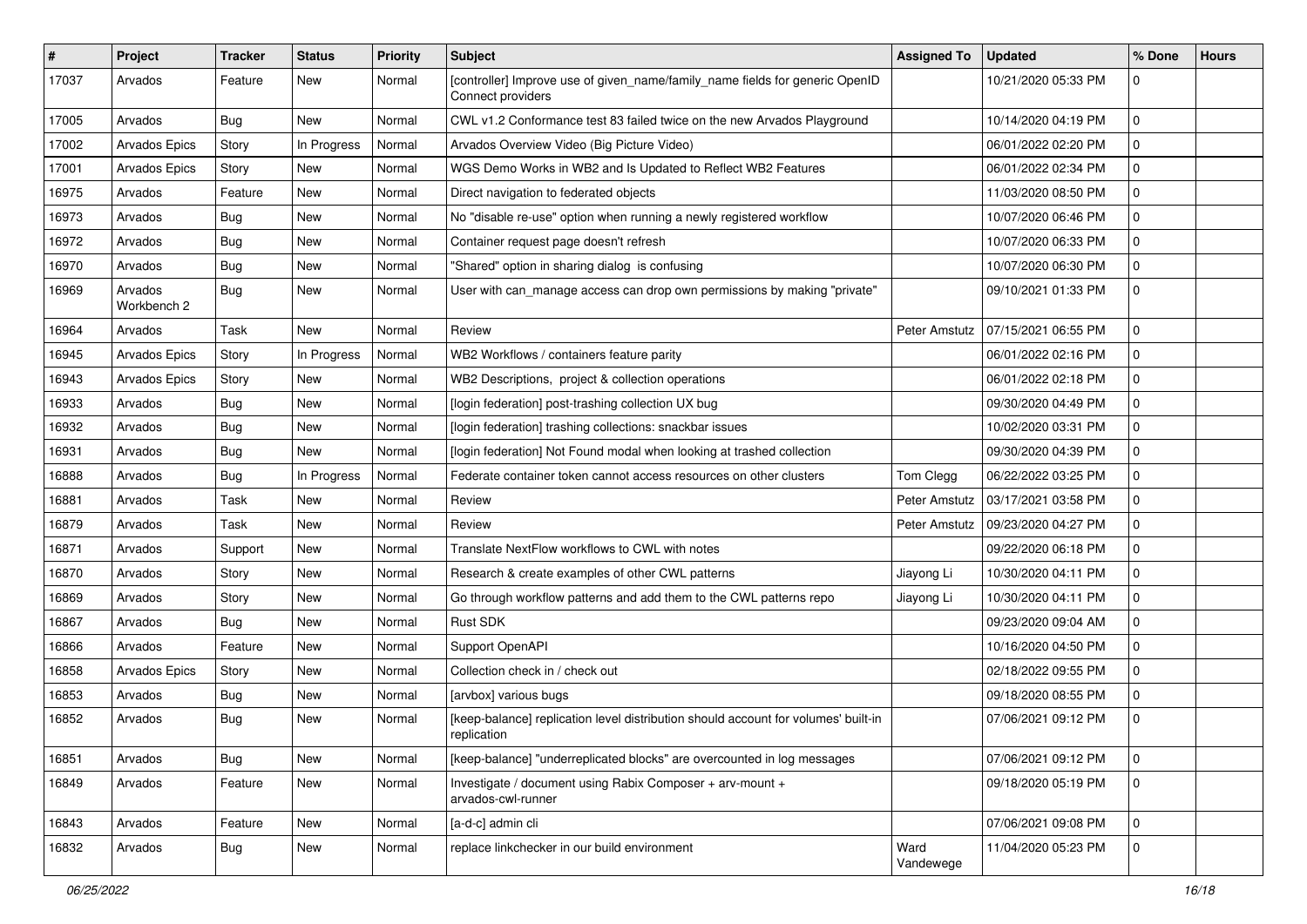| $\vert$ # | Project       | <b>Tracker</b> | <b>Status</b> | <b>Priority</b> | <b>Subject</b>                                                                           | <b>Assigned To</b> | <b>Updated</b>      | % Done       | <b>Hours</b> |
|-----------|---------------|----------------|---------------|-----------------|------------------------------------------------------------------------------------------|--------------------|---------------------|--------------|--------------|
| 16830     | Arvados       | <b>Bug</b>     | New           | Normal          | [keep-web] S3 PutObject response should have content MD5                                 |                    | 07/06/2021 09:12 PM | 0            |              |
| 16816     | Arvados       | Task           | New           | Normal          | Review                                                                                   |                    | 02/02/2021 06:33 PM | 0            |              |
| 16805     | Arvados       | Bug            | New           | Normal          | "enter" dismisses setup dialog instead of submitting                                     |                    | 09/08/2020 08:46 PM | $\mathbf 0$  |              |
| 16802     | Arvados       | Feature        | New           | Normal          | [packaging] create an arvados-shell-node package                                         |                    | 07/06/2021 09:08 PM | 0            |              |
| 16800     | Arvados       | Feature        | <b>New</b>    | Normal          | PAM sets Arvados environment vars                                                        |                    | 09/02/2020 05:09 PM | 0            |              |
| 16784     | Arvados       | Feature        | New           | Normal          | Roles view                                                                               |                    | 08/31/2020 03:00 PM | 0            |              |
| 16782     | Arvados Epics | Story          | New           | Normal          | Add-on module system                                                                     |                    | 02/18/2022 09:55 PM | 0            |              |
| 16771     | Arvados       | <b>Bug</b>     | New           | Normal          | [keepstore, arvados-dispatch-cloud] Driver parameter should be specified<br>consistently |                    | 08/26/2020 10:07 PM | 0            |              |
| 16768     | Arvados       | Task           | <b>New</b>    | Normal          | Review                                                                                   | Peter Amstutz      | 08/26/2020 08:17 PM | $\mathbf 0$  |              |
| 16764     | Arvados       | Task           | New           | Normal          | Review                                                                                   | Tom Clegg          | 01/19/2021 06:29 PM | $\mathbf 0$  |              |
| 16744     | Arvados       | Feature        | New           | Normal          | [keep-web] Support more S3 write APIs: DeleteObjects, POST object                        |                    | 07/06/2021 09:12 PM | 0            |              |
| 16741     | Arvados       | Story          | <b>New</b>    | Normal          | Upload verification tool                                                                 |                    | 08/24/2020 03:51 PM | 0            |              |
| 16738     | Arvados       | Feature        | New           | Normal          | [a-d-c] introduce concept of "quota partition"                                           |                    | 07/06/2021 09:08 PM | 0            |              |
| 16728     | Arvados       | Story          | New           | Normal          | Migrate federated workflow and federation user migrate tests to use<br>arvados-boot      |                    | 08/19/2020 05:05 PM | $\mathbf 0$  |              |
| 16701     | Arvados       | Feature        | <b>New</b>    | Normal          | Tool to compare contents of a local file system to contents of a collection              |                    | 08/14/2020 08:13 PM | $\Omega$     |              |
| 16682     | Arvados       | Bug            | New           | Normal          | Missing nodejs should not be a fatal error for submitting a workflow                     | Nico César         | 06/07/2021 03:01 PM | 0            |              |
| 16673     | Arvados       | Support        | New           | Normal          | Document using OpenID Connect support for AAI                                            | Peter Amstutz      | 01/19/2021 06:29 PM | $\mathbf 0$  |              |
| 16664     | Arvados       | Story          | New           | Normal          | Remove legacy config loading                                                             |                    | 08/04/2020 08:27 PM | 0            |              |
| 16658     | Arvados       | Bug            | <b>New</b>    | Normal          | [Bug] "Move/Copy To" Dialog does not list all possible target locations.                 |                    | 07/30/2020 05:31 PM | 0            |              |
| 16656     | Arvados       | Bug            | New           | Normal          | Arvados bug (GUI): Favorites not displayed in ARV move function                          |                    | 07/30/2020 05:29 PM | $\mathbf 0$  |              |
| 16651     | Arvados       | Feature        | New           | Normal          | Show sharing dialog also for users with read and write permissions                       |                    | 07/30/2020 05:11 PM | 0            |              |
| 16650     | Arvados       | Feature        | New           | Normal          | Downloading and open in new tab for subfolders in data collection                        |                    | 07/30/2020 05:09 PM | 0            |              |
| 16646     | Arvados       | Feature        | New           | Normal          | Search in Data collection                                                                |                    | 07/30/2020 05:05 PM | 0            |              |
| 16644     | Arvados       | Feature        | <b>New</b>    | Normal          | Move files into existing collection                                                      |                    | 07/30/2020 05:03 PM | 0            |              |
| 16643     | Arvados       | Feature        | New           | Normal          | Notification functionality                                                               |                    | 07/30/2020 05:02 PM | 0            |              |
| 16642     | Arvados       | Feature        | New           | Normal          | Processes page                                                                           |                    | 07/30/2020 05:02 PM | 0            |              |
| 16641     | Arvados       | Feature        | New           | Normal          | Move / copy dialog with search field                                                     |                    | 02/23/2021 04:52 PM | 0            |              |
| 16640     | Arvados       | Feature        | New           | Normal          | Cluster c97qk interferes with proper search function                                     |                    | 07/30/2020 05:00 PM | $\mathbf{0}$ |              |
| 16639     | Arvados       | Feature        | New           | Normal          | Display number of hits for search function                                               |                    | 07/30/2020 04:57 PM | 0            |              |
| 16638     | Arvados       | Feature        | New           | Normal          | Open search result in new tab                                                            |                    | 07/30/2020 04:56 PM | $\mathbf 0$  |              |
| 16633     | Arvados       | <b>Bug</b>     | New           | Normal          | "Arvados VM" is not defined in the docs                                                  |                    | 07/26/2020 10:53 AM | 0            |              |
| 16617     | Arvados       | Feature        | New           | Normal          | Improve arv-copy for workflows                                                           |                    | 07/26/2021 06:01 PM | $\mathbf 0$  |              |